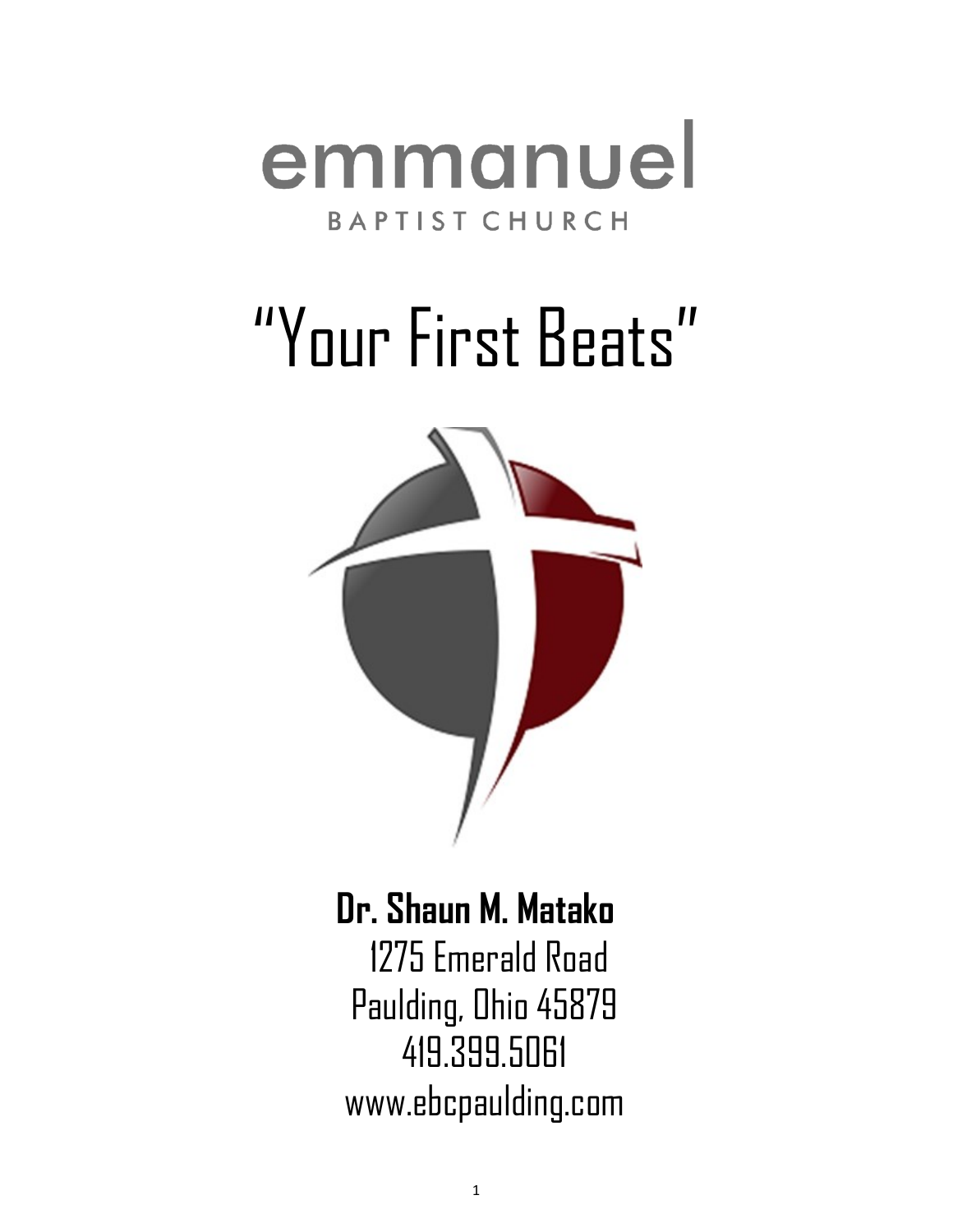## **INDEX**

| Lesson One         | <b>Receiving Your New Heart</b>     |
|--------------------|-------------------------------------|
| Lesson Two         | <b>Confidence in Your New Heart</b> |
| Lesson Three       | The Pulse of Your New Heart         |
| Lesson Four        | <b>Strengthening Your New Heart</b> |
| <b>Lesson Five</b> | <b>Avoiding A Lonely Heart</b>      |
| Lesson Six         | <b>Surviving A Heart Attack</b>     |
| Lesson Seven       | <b>Sharing Your New Heart</b>       |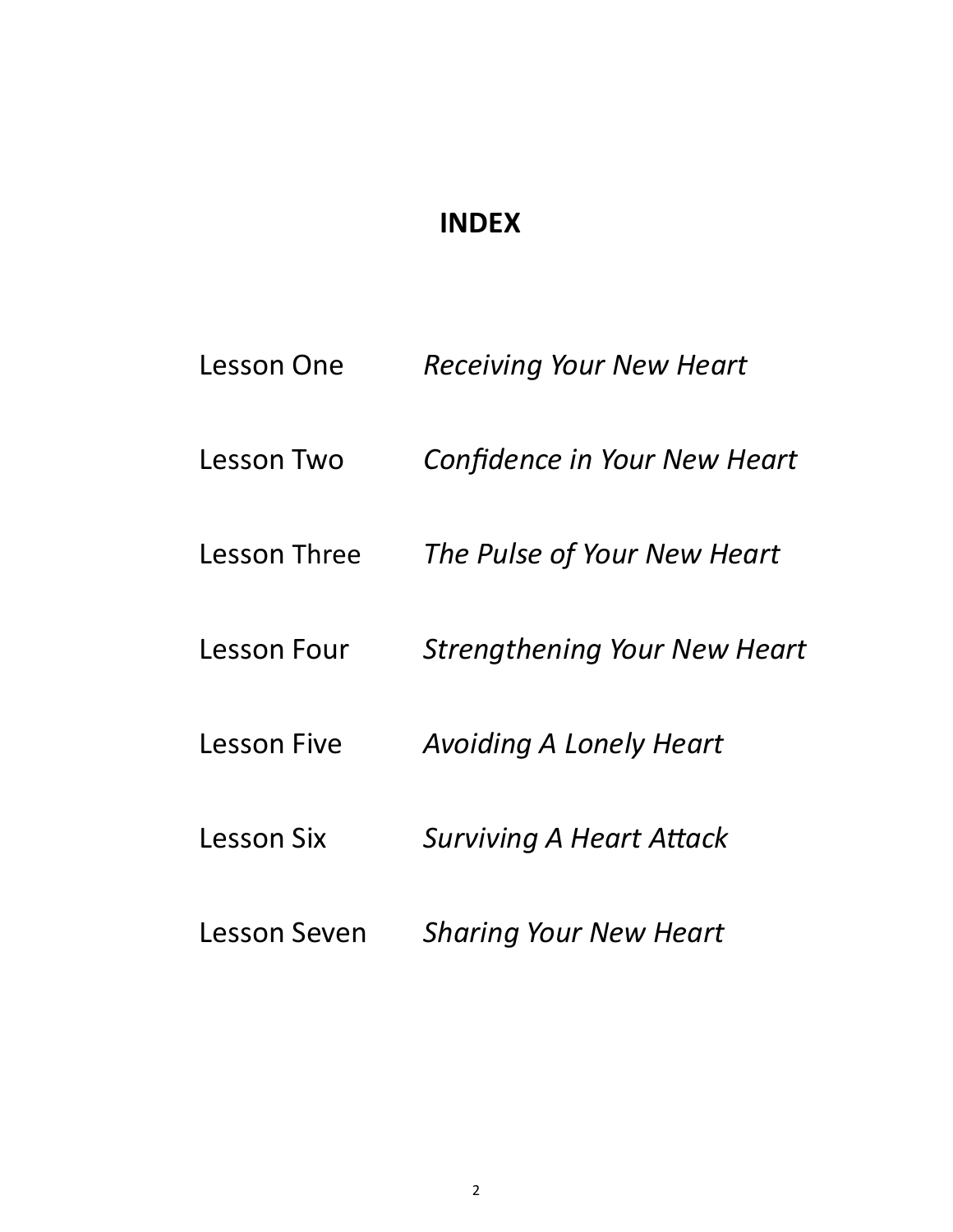

### **Receiving Your New Heart**

**I**s designed to help you obey the command found in Colossians 2:6-7. To better understand the command, write your **first name** in the following blanks:

"As you, \_\_\_\_\_\_\_\_\_\_, have received Christ Jesus the Lord, so you, \_\_\_\_\_\_\_\_\_\_, should continue to walk in Him, rooted and built up in Him, established in the faith, as you, \_\_\_\_\_\_\_\_\_\_, have been taught. (Colossians 2:6-7, paraphrased)

Deepening your spiritual roots requires four basic things:

1. \_\_\_\_\_\_\_\_\_\_ (Luke 18:1)

2. \_\_\_\_\_\_\_\_\_\_ (2 Tim 2:15)

3. \_\_\_\_\_\_\_\_\_\_ (Hebrews 10:25)

4. \_\_\_\_\_\_\_\_\_\_ (Matthew 28:19, 20)

#### **Your Spiritual Salvation**

In order to begin comprehending who Jesus is and what He has done for us, there are four basic truths about our salvation which we need to be aware...

#### **I. God loves us and wants us to have eternal life**

1) To better understand God's love for us, personalize His promise to us:

 *For God so loved \_\_\_\_\_\_\_\_\_\_, that he gave his only begotten Son, that if \_\_\_\_\_\_\_\_\_\_ believeth in Him, \_\_\_\_\_\_\_\_\_\_ should not perish, but have everlasting life.* 

*(John 3:16 paraphrased)*

#### **II. God is holy and no sin can come into His presence.**

2) The Bible teaches us that God's throne is founded on righteousness and justice (Psalm 97:2)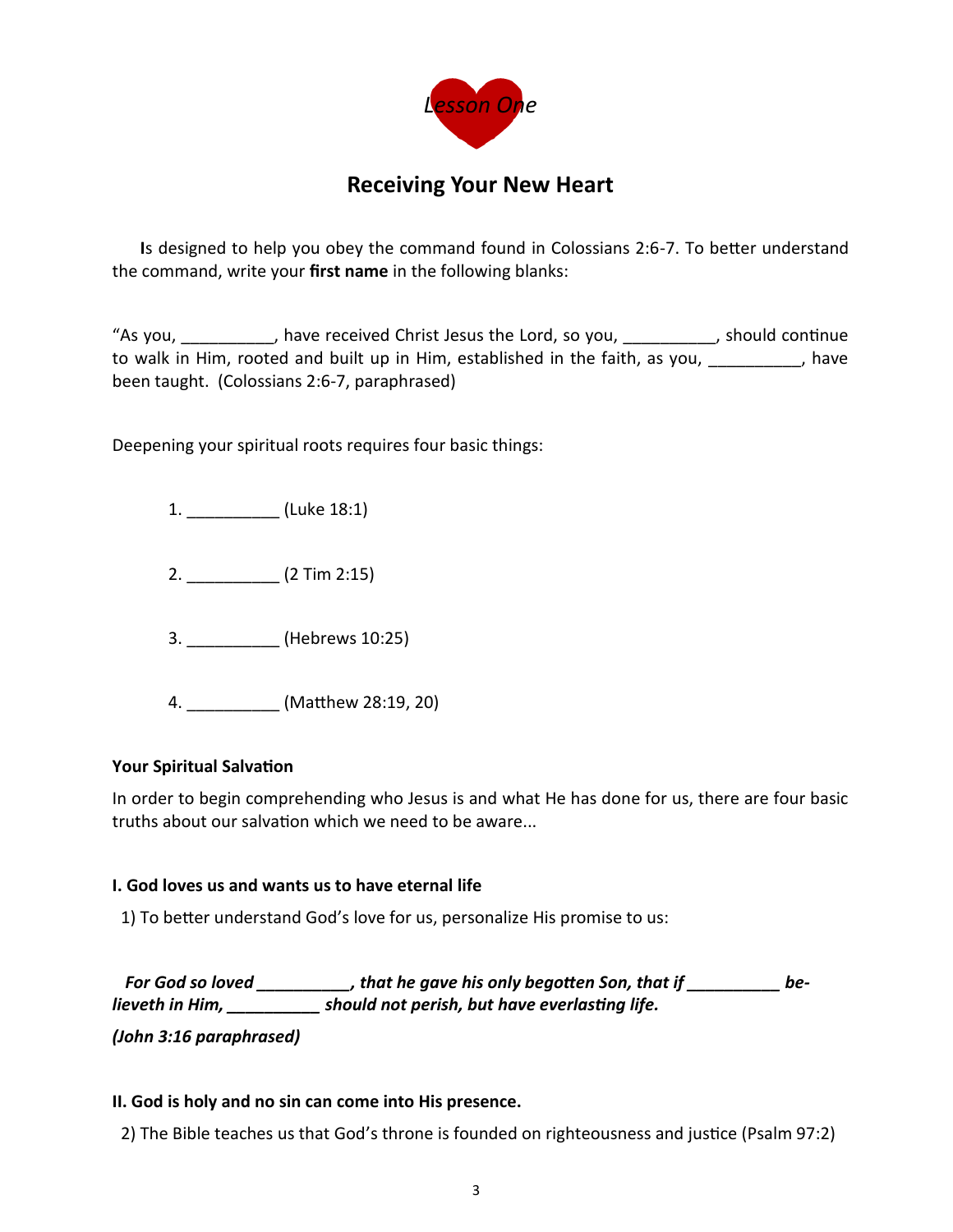Question: If God loves us, why would we be separated from Him and guilty before Him?

Isaiah 59:2-8 and 2012 and 2012 and 2012 and 2012 and 2012 and 2012 and 2012 and 2012 and 2012 and 2012 and 20

Romans 3:23-<br>
<u>
</u>

3) What is the penalty for our sinful condition? (Romans 6:23?)

III. Only in Jesus Christ can forgiveness and salvation be yours.

4. How does God prove His love for us despite being sinners (Romans 5:8)?

5. Why is it so important that we trust Jesus for our spiritual salvation, according to John 14:6?

6) Knowing these things, and even believing they are true, is not enough (James 2:19):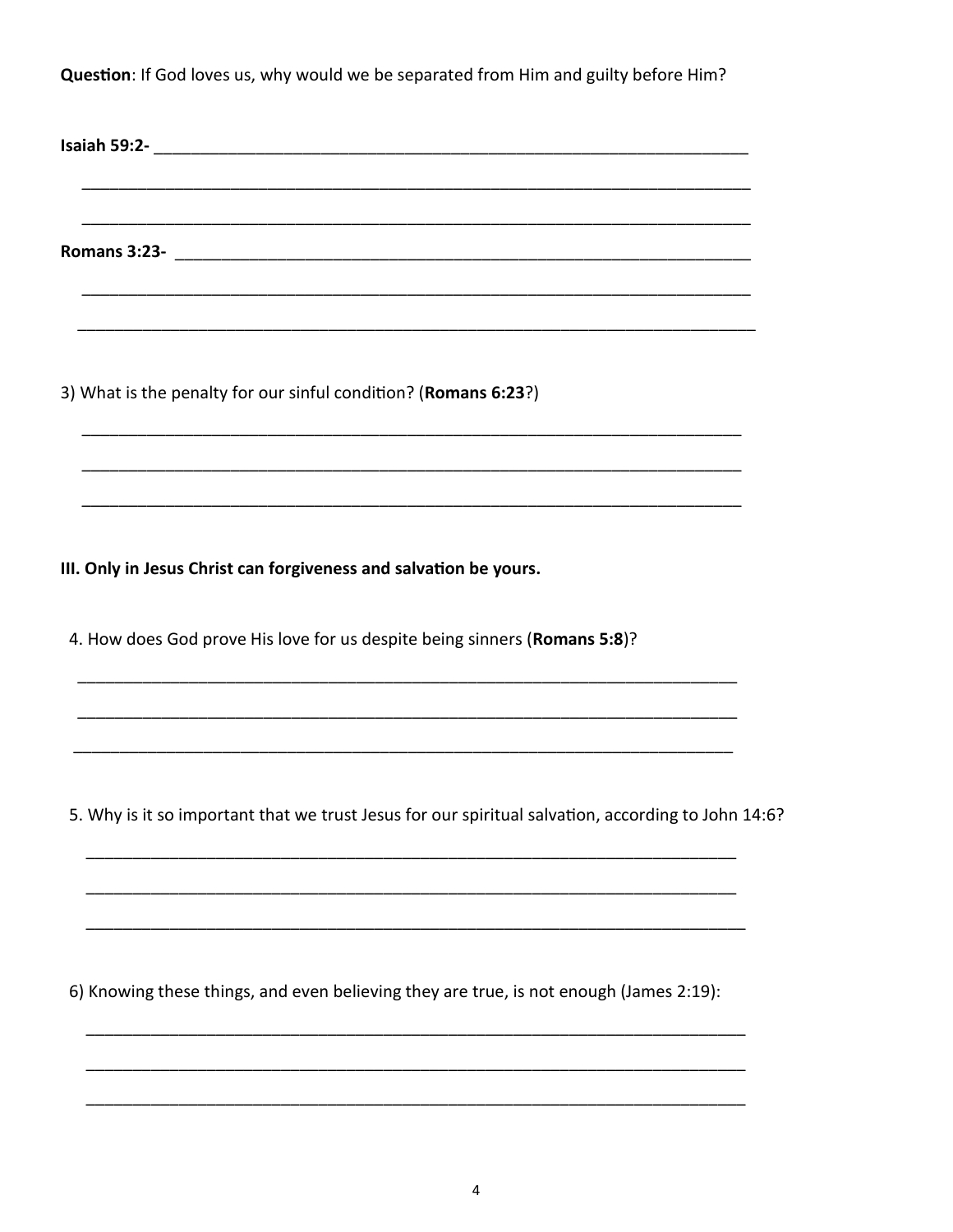#### **IV. Jesus Christ must be personally accepted as Savior and Lord.**

 7) To better understand what it means to receive Jesus Christ as Savior and Lord, put your **first name** in the blanks:

Behold, I stand at \_\_\_\_\_\_\_\_\_\_\_'s door and knock: If \_\_\_\_\_\_\_\_\_\_ hears My voice, and opens the door, I will come in to do and dine with the set of and state in the set of the door, I with Me.

(Rev. 3:20, paraphrased)

Try to recall the day when you asked Jesus into your heart and commit it to memory. Then celebrate your spiritual birthday every year as you would your normal birthday.

I gave my heart to Jesus on:

Place:

 $\overline{\phantom{a}}$  , and the contract of the contract of the contract of the contract of the contract of the contract of the contract of the contract of the contract of the contract of the contract of the contract of the contrac

 $\overline{\phantom{a}}$  ,  $\overline{\phantom{a}}$  ,  $\overline{\phantom{a}}$  ,  $\overline{\phantom{a}}$  ,  $\overline{\phantom{a}}$  ,  $\overline{\phantom{a}}$  ,  $\overline{\phantom{a}}$  ,  $\overline{\phantom{a}}$  ,  $\overline{\phantom{a}}$  ,  $\overline{\phantom{a}}$  ,  $\overline{\phantom{a}}$  ,  $\overline{\phantom{a}}$  ,  $\overline{\phantom{a}}$  ,  $\overline{\phantom{a}}$  ,  $\overline{\phantom{a}}$  ,  $\overline{\phantom{a}}$ 



*John 14:6*

 Jesus said to him, "I am the way, the truth, and the life. No one comes to the Father except through Me.

*\_\_\_\_\_\_\_\_\_\_\_\_\_\_\_\_\_\_\_\_\_\_\_\_\_\_\_\_\_\_\_\_\_\_\_\_\_\_\_\_\_\_\_\_\_\_\_\_\_\_\_\_\_\_\_\_\_\_\_\_\_\_\_\_\_\_\_\_\_\_\_*

*\_\_\_\_\_\_\_\_\_\_\_\_\_\_\_\_\_\_\_\_\_\_\_\_\_\_\_\_\_\_\_\_\_\_\_\_\_\_\_\_\_\_\_\_\_\_\_\_\_\_\_\_\_\_\_\_\_\_\_\_\_\_\_\_\_\_\_\_\_\_\_*

*\_\_\_\_\_\_\_\_\_\_\_\_\_\_\_\_\_\_\_\_\_\_\_\_\_\_\_\_\_\_\_\_\_\_\_\_\_\_\_\_\_\_\_\_\_\_\_\_\_\_\_\_\_\_\_\_\_\_\_\_\_\_\_\_\_\_\_\_\_\_\_*

*\_\_\_\_\_\_\_\_\_\_\_\_\_\_\_\_\_\_\_\_\_\_\_\_\_\_\_\_\_\_\_\_\_\_\_\_\_\_\_\_\_\_\_\_\_\_\_\_\_\_\_\_\_\_\_\_\_\_\_\_\_\_\_\_\_\_\_\_\_\_\_*

*\_\_\_\_\_\_\_\_\_\_\_\_\_\_\_\_\_\_\_\_\_\_\_\_\_\_\_\_\_\_\_\_\_\_\_\_\_\_\_\_\_\_\_\_\_\_\_\_\_\_\_\_\_\_\_\_\_\_\_\_\_\_\_\_\_\_\_\_\_\_\_*

**Notes:**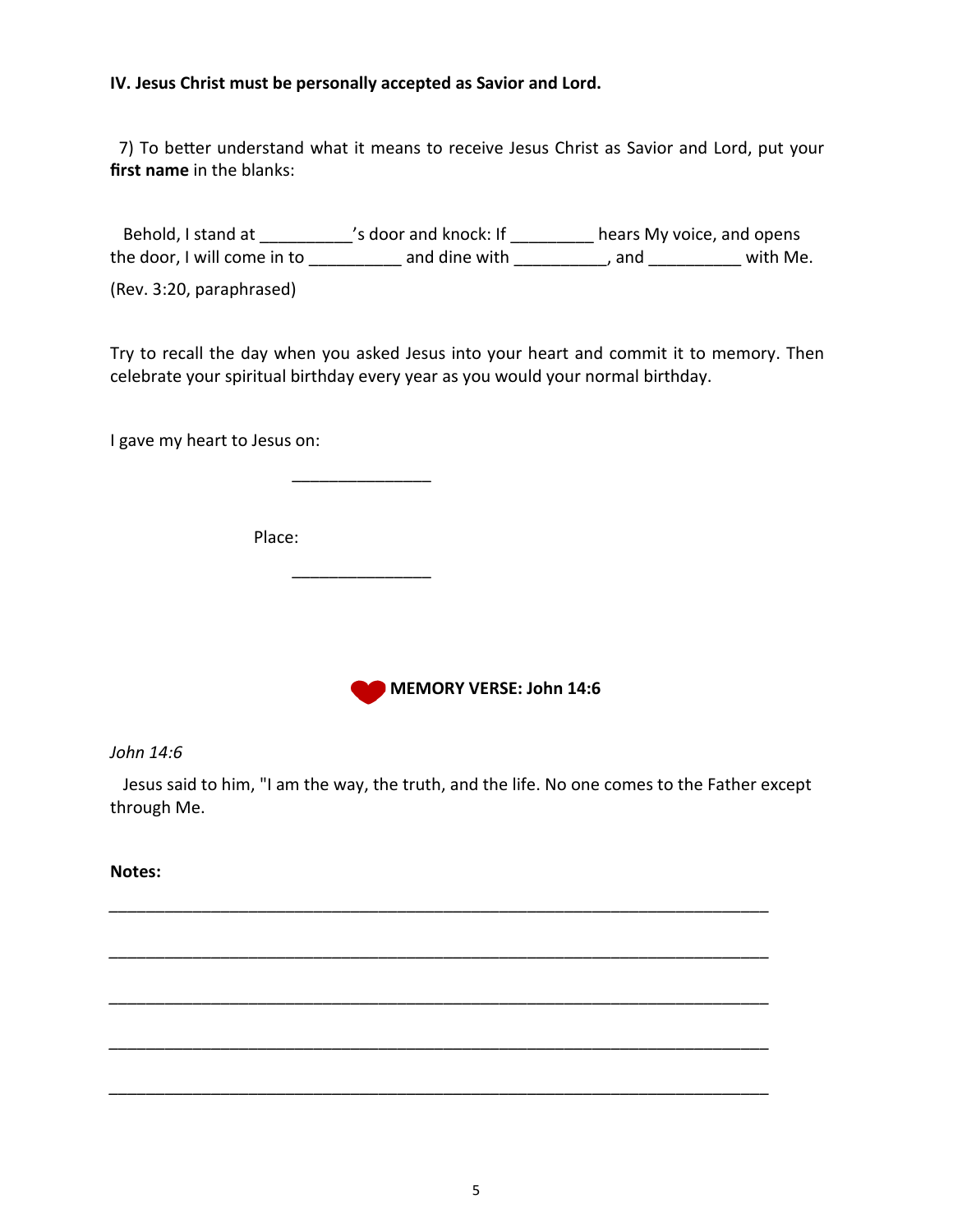#### *Scripture References*

#### **Psalm 97:2**

Clouds and darkness are round about him: righteousness and judgment are the habitation of his throne.

#### **Isaiah 59:2**

 But your iniquities have separated between you and your God, and your sins have hid his face from you, that he will not hear.

#### **Matthew 28:19-20**

 Go ye therefore, and teach all nations, baptizing them in the name of the Father, and of the Son, and of the Holy Ghost: [20] Teaching them to observe all things whatsoever I have commanded you: and, lo, I am with you always, even unto the end of the world. Amen.

#### **Luke 18:1**

And he taught a parable to them to this end, that men ought always to pray, and not to faint;

#### **John 14:6**

Jesus said to him, I am the way, the truth, and the life: no man comes to the Father, except by me.

#### **Romans 3:23**

For all have sinned, and come short of the glory of God;

#### **Romans 5:8**

But God commends his love toward us, in that, while we were yet sinners, Christ died for us.

#### **Romans 6:23**

For the wages of sin is death; but the gift of God is eternal life through Jesus Christ our Lord.

#### **2 Tim. 2:15**

 Study to show yourself approved to God, a workman that need not to be ashamed, rightly dividing the word of truth.

#### **Hebrews 10:25**

 Not forsaking the assembling of ourselves together, as the manner of some is; but exhorting one another: and so much the more, as ye see the day approaching.

#### **James 2:19**

You believe that there is one God; You do well: the devils also believe, and tremble.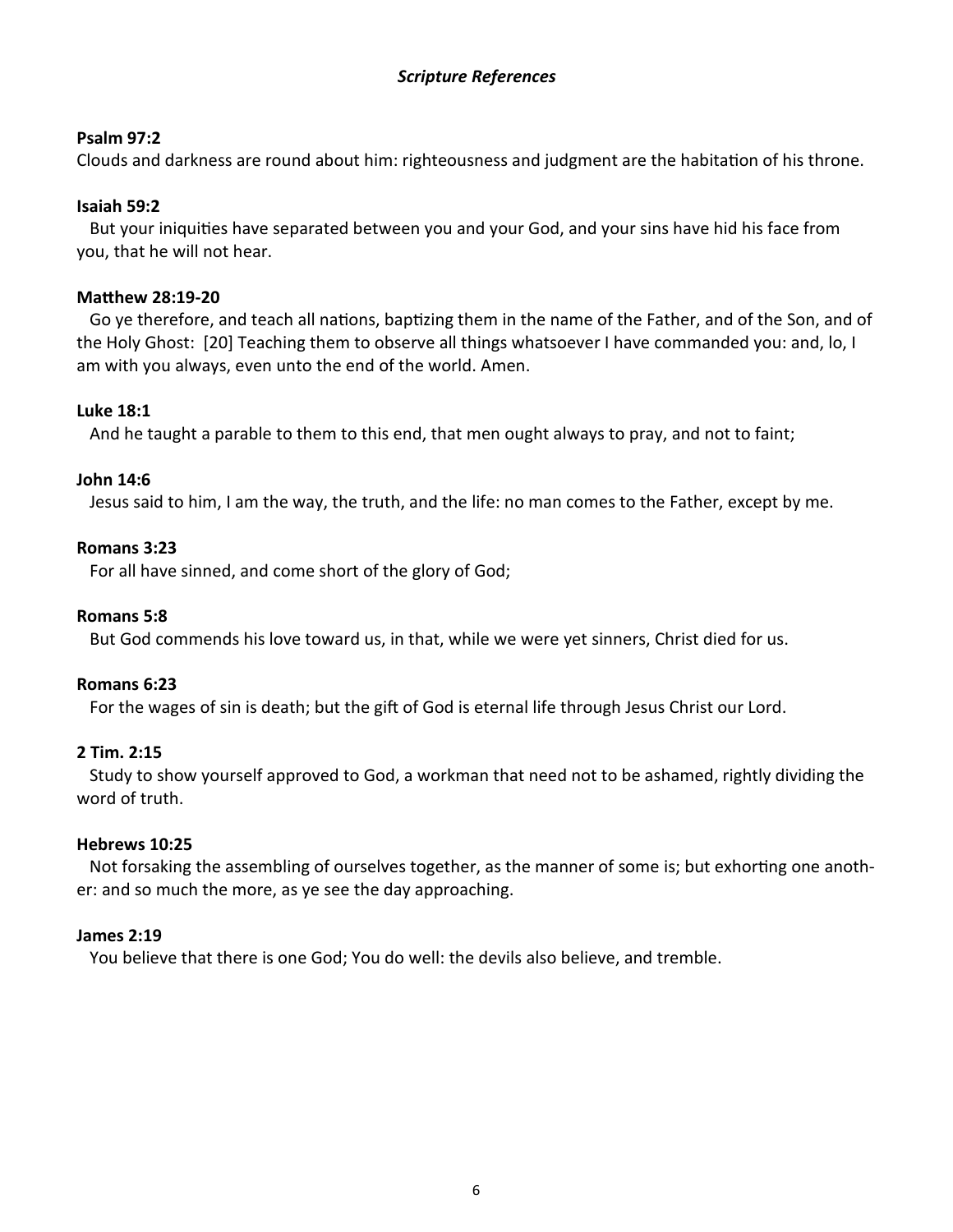

### **Confidence in Your New Heart: Assurance**

To be the Christian God wants you to be you must be sure of your salvation. Assurance is what makes your salvation active, vibrant, and detectable. Without it there can be no real peace and joy in the Christian life. Therefore, you simply *must* have the assurance of your salvation if you are to grow into a strong and effective disciple of Jesus Christ.

There are at least **3** things in the Christian life that can give you assurance of your salvation...

#### **I. The Word of God gives assurance**

You can have assurance of your salvation based upon the "testimony" of God - His written Word, the Bible. You can be saved and know it beyond any shadow of a doubt because of what God says in His Word. God tells you in the Bible what you must do to be saved, and if you do that, you *are* saved.

1. Let's look at how this works. Write your **first name** in the following blanks:

"For if \_\_\_\_\_\_\_ calls upon the name of the Lord, \_\_\_\_\_\_\_\_\_\_ shall be saved."

(Romans 10:13, paraphrased)

2. Now ask yourself, have you called on the *name of the Lord*, believing that Jesus died on the cross for your sins and asking Him to forgive your sins and save your soul?

Yes **(There is NO MIDDLE GROUND)** No

If you have, if God is reliable and can be trusted, and if the Bible is true, then you are saved.

If you are not sure; if you cannot remember asking Jesus into your heart, then you must face the truth that you need to do this right away in order to obtain the promise of Christ and receive salvation. Why take the chance, why not be sure and be saved today. A simple prayer "Lord Jesus, I believe you died upon the cross for my sins, please come into my heart, I wish to receive you as my Lord and Savior today, thank you Jesus!"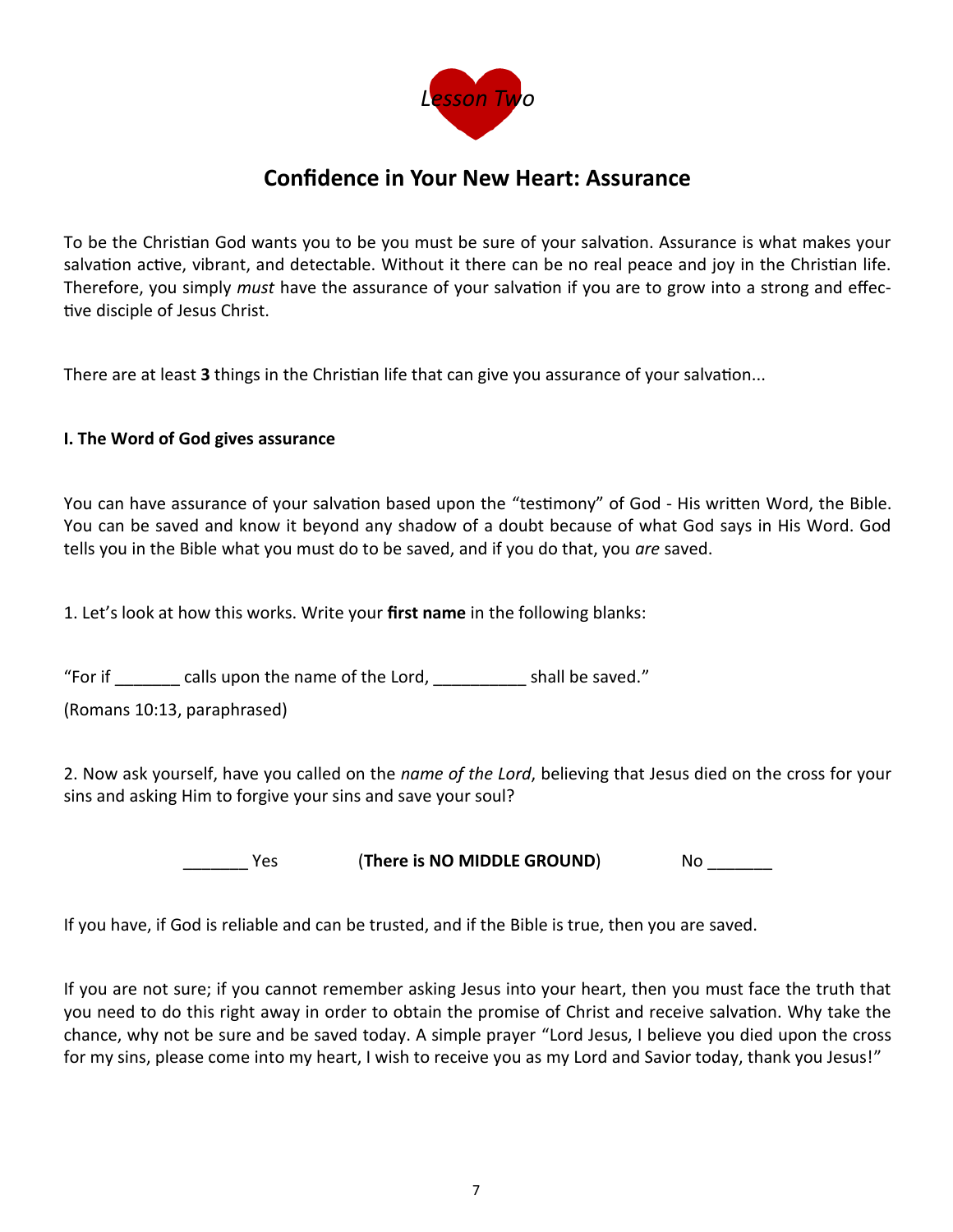Using 1 John 5:11-13, answer the following:

a. Who gives eternal life? **Example 20** and the set of the set of the set of the set of the set of the set of the

b. Where is eternal life found? \_\_\_\_\_\_\_\_\_\_\_\_\_\_\_\_\_\_\_\_\_\_\_\_\_\_\_\_\_\_\_\_\_\_\_\_\_\_\_\_\_

c. Who has eternal life? \_\_\_\_\_\_\_\_\_\_\_\_\_\_\_\_\_\_\_\_\_\_\_\_\_\_\_\_\_\_\_\_\_\_\_\_\_\_\_\_\_\_\_\_\_\_

\_\_\_\_\_\_\_\_\_\_\_\_\_\_\_\_\_\_\_\_\_\_\_\_\_\_\_\_\_\_\_\_\_\_\_\_\_\_\_\_\_\_\_\_\_\_\_\_\_\_\_\_\_\_\_\_\_\_\_\_\_\_\_\_\_

\_\_\_\_\_\_\_\_\_\_\_\_\_\_\_\_\_\_\_\_\_\_\_\_\_\_\_\_\_\_\_\_\_\_\_\_\_\_\_\_\_\_\_\_\_\_\_\_\_\_\_\_\_\_\_\_\_\_\_\_\_\_\_\_\_

d. Why was the Book of 1 John written? (according to Vs 13)

4. When you meet the conditions of salvation, what is there about the nature of the Word of God that gives assurance? (1 Peter 1:23-25)

\_\_\_\_\_\_\_\_\_\_\_\_\_\_\_\_\_\_\_\_\_\_\_\_\_\_\_\_\_\_\_\_\_\_\_\_\_\_\_\_\_\_\_\_\_\_\_\_\_\_\_\_\_\_\_\_\_\_\_\_\_\_\_\_\_\_\_\_\_\_\_\_

\_\_\_\_\_\_\_\_\_\_\_\_\_\_\_\_\_\_\_\_\_\_\_\_\_\_\_\_\_\_\_\_\_\_\_\_\_\_\_\_\_\_\_\_\_\_\_\_\_\_\_\_\_\_\_\_\_\_\_\_\_\_\_\_\_\_\_\_\_\_\_\_

God's Word not only gives assurance, but also...

II The promise of Christ gives assurance

5. According to John 10:28-29, what guarantee does Christ give to those that are His?

\_\_\_\_\_\_\_\_\_\_\_\_\_\_\_\_\_\_\_\_\_\_\_\_\_\_\_\_\_\_\_\_\_\_\_\_\_\_\_\_\_\_\_\_\_\_\_\_\_\_\_\_\_\_\_\_\_\_\_\_\_\_\_\_\_\_\_\_\_\_\_

\_\_\_\_\_\_\_\_\_\_\_\_\_\_\_\_\_\_\_\_\_\_\_\_\_\_\_\_\_\_\_\_\_\_\_\_\_\_\_\_\_\_\_\_\_\_\_\_\_\_\_\_\_\_\_\_\_\_\_\_\_\_\_\_\_\_\_\_\_\_\_

\_\_\_\_\_\_\_\_\_\_\_\_\_\_\_\_\_\_\_\_\_\_\_\_\_\_\_\_\_\_\_\_\_\_\_\_\_\_\_\_\_\_\_\_\_\_\_\_\_\_\_\_\_\_\_\_\_\_\_\_\_\_\_\_\_\_\_\_\_\_\_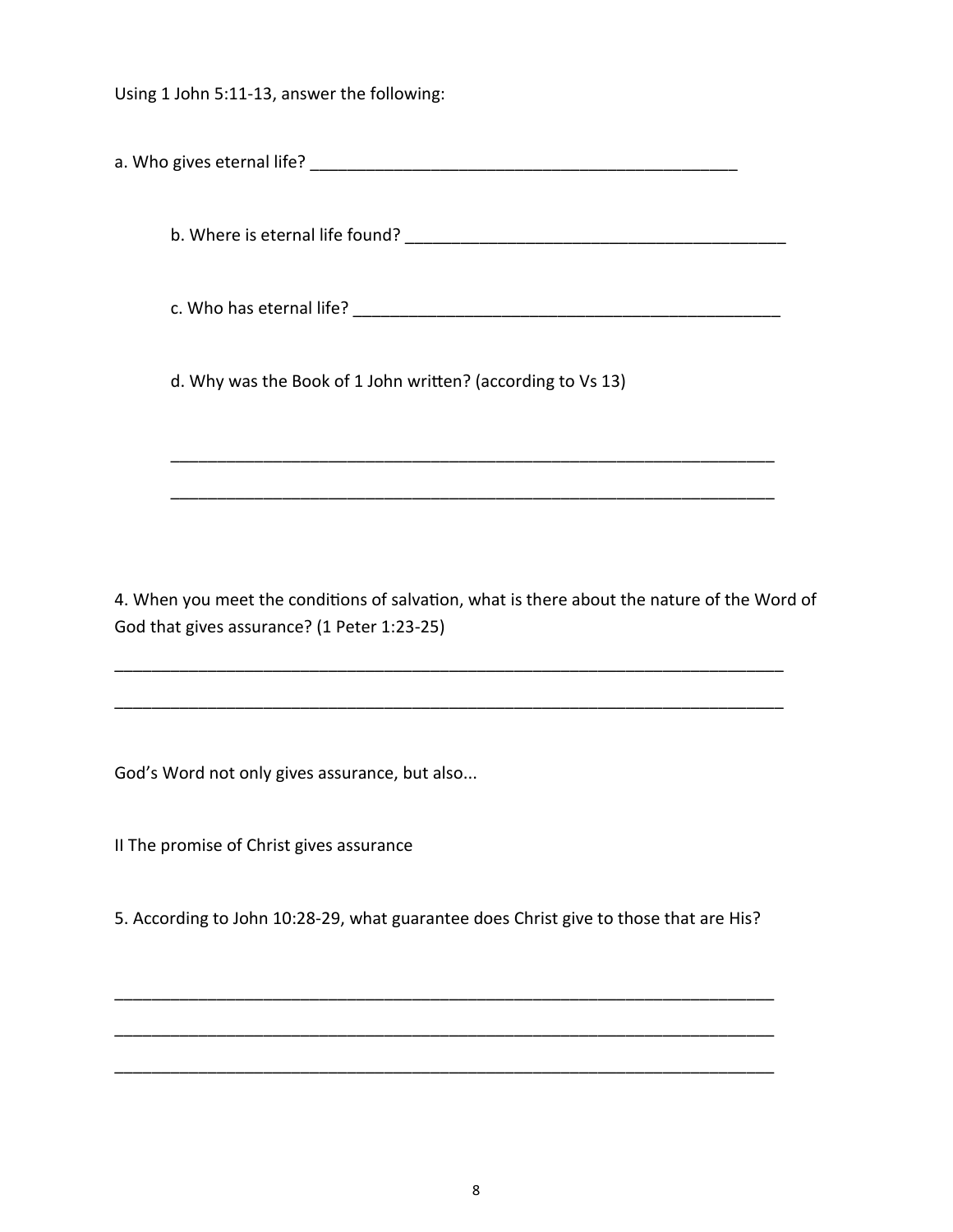6. Because of His death on the cross, what three promises did Jesus make in John 5:24?

| а.      |  |
|---------|--|
| b.      |  |
| -<br>J. |  |

#### **III. The work of the Holy Spirit gives assurance**

7. In what ways can you find assurance because of the work of the Holy Spirit, according to the following scriptures?

Ephesians 1:13-14 **Exercises** 

\_\_\_\_\_\_\_\_\_\_\_\_\_\_\_\_\_\_\_\_\_\_\_\_\_\_\_\_\_\_\_\_\_\_\_\_\_\_\_\_\_\_\_\_\_\_\_\_\_\_\_\_\_\_\_\_\_\_\_\_\_\_\_\_\_\_\_\_\_\_\_

Romans 8:16 \_\_\_\_\_\_\_\_\_\_\_\_\_\_\_\_\_\_\_\_\_\_\_\_\_\_\_\_\_\_\_\_\_\_\_\_\_\_\_\_\_\_\_\_\_\_\_\_\_\_\_\_\_\_\_\_\_\_\_\_

\_\_\_\_\_\_\_\_\_\_\_\_\_\_\_\_\_\_\_\_\_\_\_\_\_\_\_\_\_\_\_\_\_\_\_\_\_\_\_\_\_\_\_\_\_\_\_\_\_\_\_\_\_\_\_\_\_\_\_\_\_\_\_\_\_\_\_\_\_\_\_

Because of your emotions, sometimes you may not "feel" like you are saved, and thus, you may question your salvation. At those times you must remember that your salvation is not based on how you "feel" but on the **Word of God**, the **promise of Christ**, and the **work of the Holy Spirit**.

8. List below two things that personally give you assurance of your salvation:

| а. |                              |
|----|------------------------------|
|    |                              |
|    |                              |
| b. |                              |
|    |                              |
|    |                              |
|    |                              |
|    |                              |
|    | Memory Verse: John 5:24<br>w |
|    | Scripture References         |
|    |                              |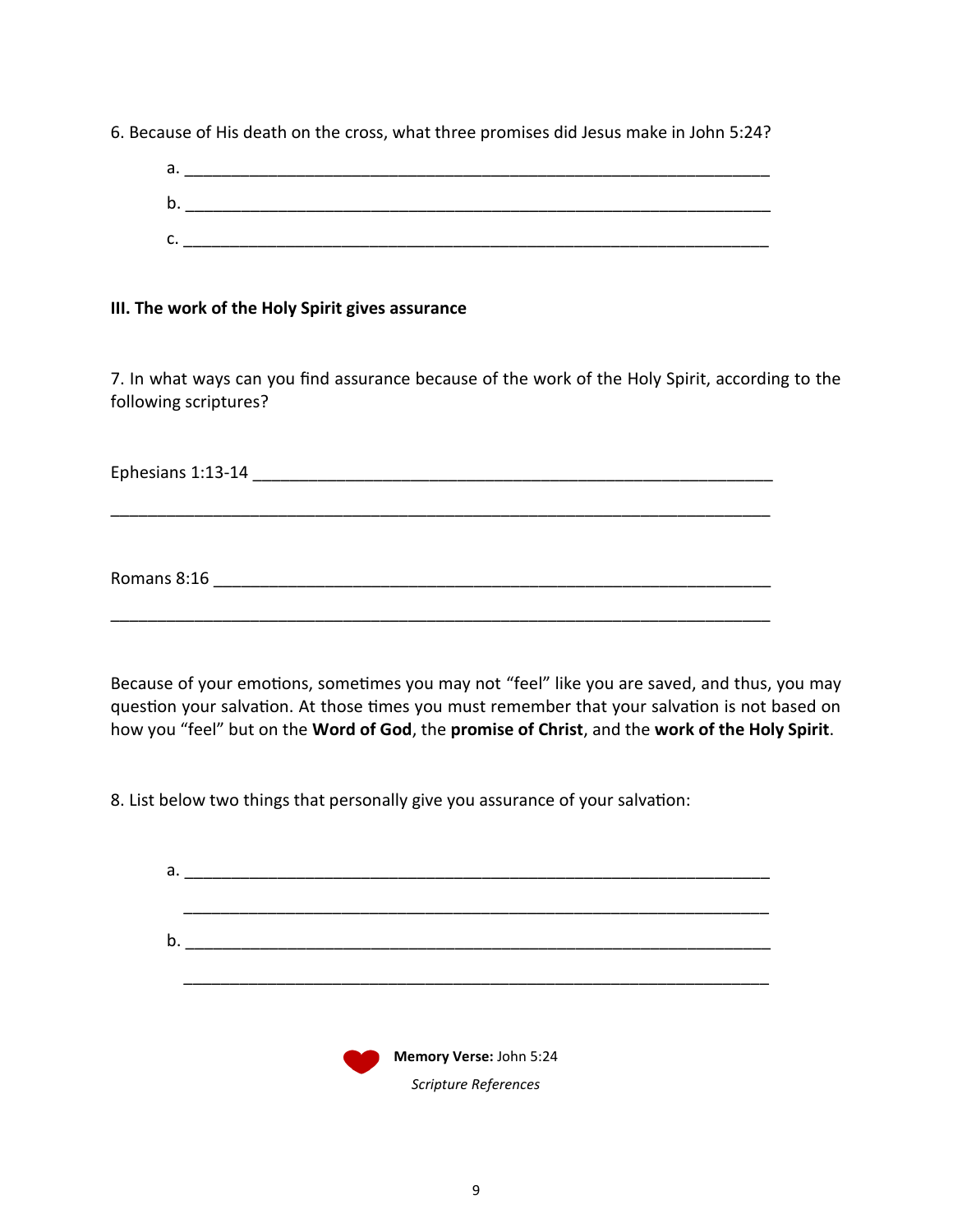#### **John 5:24**

<sup>24</sup> "Most assuredly, I say to you, he who hears My word and believes in Him who sent Me has everlasting life, and shall not come into judgment, but has passed from death into life.

#### **John 10:28-29**

 $28$  And I give them eternal life, and they shall never perish; neither shall anyone snatch them out of My hand.

<sup>29</sup> My Father, who has given *them* to Me, is greater than all; and no one is able to snatch *them* out of My Father's hand.

#### **Romans 8:16**

 $16$  The Spirit Himself bears witness with our spirit that we are children of God,

#### **Romans 10:13**

<sup>13</sup> For "whoever calls on the name of the LORD shall be saved."

#### **Ephesians 1:13-14**

<sup>13</sup> In Him you also *trusted,* after you heard the word of truth, the gospel of your salvation; in whom also, having believed, you were sealed with the Holy Spirit of promise,

 $14$  who is the guarantee of our inheritance until the redemption of the purchased possession, to the praise of His glory.

#### **1 Peter 1:23-25**

 $23$  having been born again, not of corruptible seed but incorruptible, through the word of God which lives and abides forever, <sup>24</sup> because "All flesh is as grass, And all the glory of man *as the flower of the grass. The grass withers, And its flower falls away,*

<sup>25</sup> But the word of the LORD endures forever." Now this is the word which by the gospel was preached to you.

#### **1 John 5:11-13**

 $11$  And this is the testimony: that God has given us eternal life, and this life is in His Son.

 $12$  He who has the Son has life; he who does not have the Son of God does not have life.

 $13$  These things I have written to you who believe in the name of the Son of God, that you may know that you have eternal life, and that you may *continue to* believe in the name of the Son of God.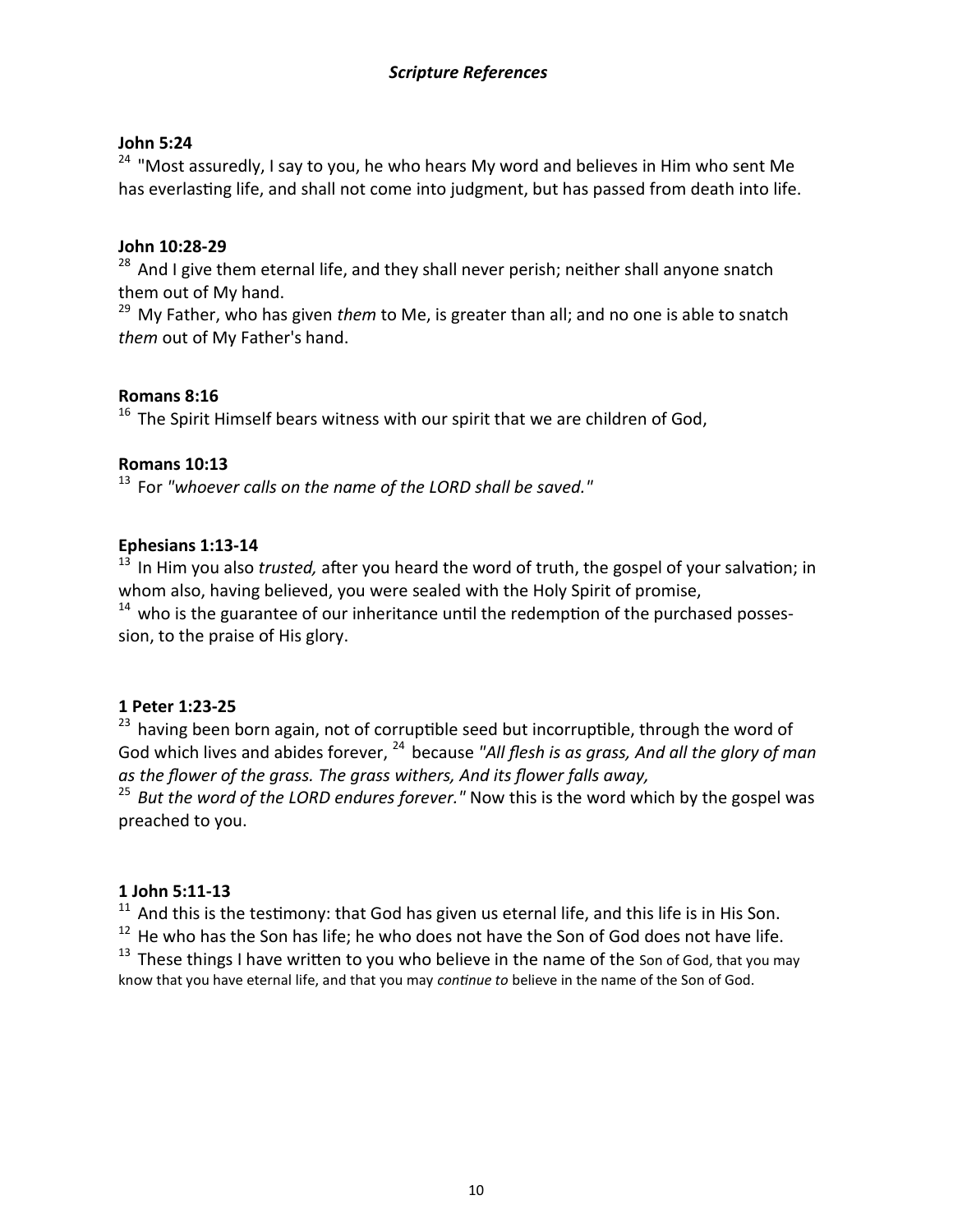

## **The Pulse of Your New Heart**

Next to reading the Scriptures and worship, nothing is more important to your Christian life than prayer. Knowing how to pray is crucial to your walk and communion with the Lord. Regardless of how much you know about church, the Scriptures or doctrines, it is the fervent prayers of the righteous that avails much.

In Luke 11:1 the twelve disciples of Jesus asked something of Him. What was it?

\_\_\_\_\_\_\_\_\_\_\_\_\_\_\_\_\_\_\_\_\_\_\_\_\_\_\_\_\_\_\_\_\_\_\_\_\_\_\_\_\_\_\_\_\_\_\_\_\_\_\_\_\_\_\_\_\_\_\_\_\_\_\_\_\_\_\_\_\_\_\_\_

\_\_\_\_\_\_\_\_\_\_\_\_\_\_\_\_\_\_\_\_\_\_\_\_\_\_\_\_\_\_\_\_\_\_\_\_\_\_\_\_\_\_\_\_\_\_\_\_\_\_\_\_\_\_\_\_\_\_\_\_\_\_\_\_\_\_\_\_\_\_\_\_

How did Jesus respond? \_\_\_\_\_\_\_\_\_\_\_\_\_\_\_\_\_\_\_\_\_\_\_\_\_\_\_\_\_\_\_\_\_\_\_\_\_\_\_\_\_\_\_\_\_\_\_\_\_\_\_\_

\_\_\_\_\_\_\_\_\_\_\_\_\_\_\_\_\_\_\_\_\_\_\_\_\_\_\_\_\_\_\_\_\_\_\_\_\_\_\_\_\_\_\_\_\_\_\_\_\_\_\_\_\_\_\_\_\_\_\_\_\_\_\_\_\_\_\_\_\_\_\_\_

Prayer is something we extended to do. We are not born knowing how to pray, or born again knowing how to pray. We, like the disciples, must learn to pray.

#### **Praying according to God's will**

How can you know that your request is in keeping with the Lord's will? How will I know that my petition is pleasing to the Father?

God makes a threefold promise in 1 John 5:14-15:

| 1.           |  |  |
|--------------|--|--|
|              |  |  |
|              |  |  |
| 2.           |  |  |
|              |  |  |
| $\mathbf{z}$ |  |  |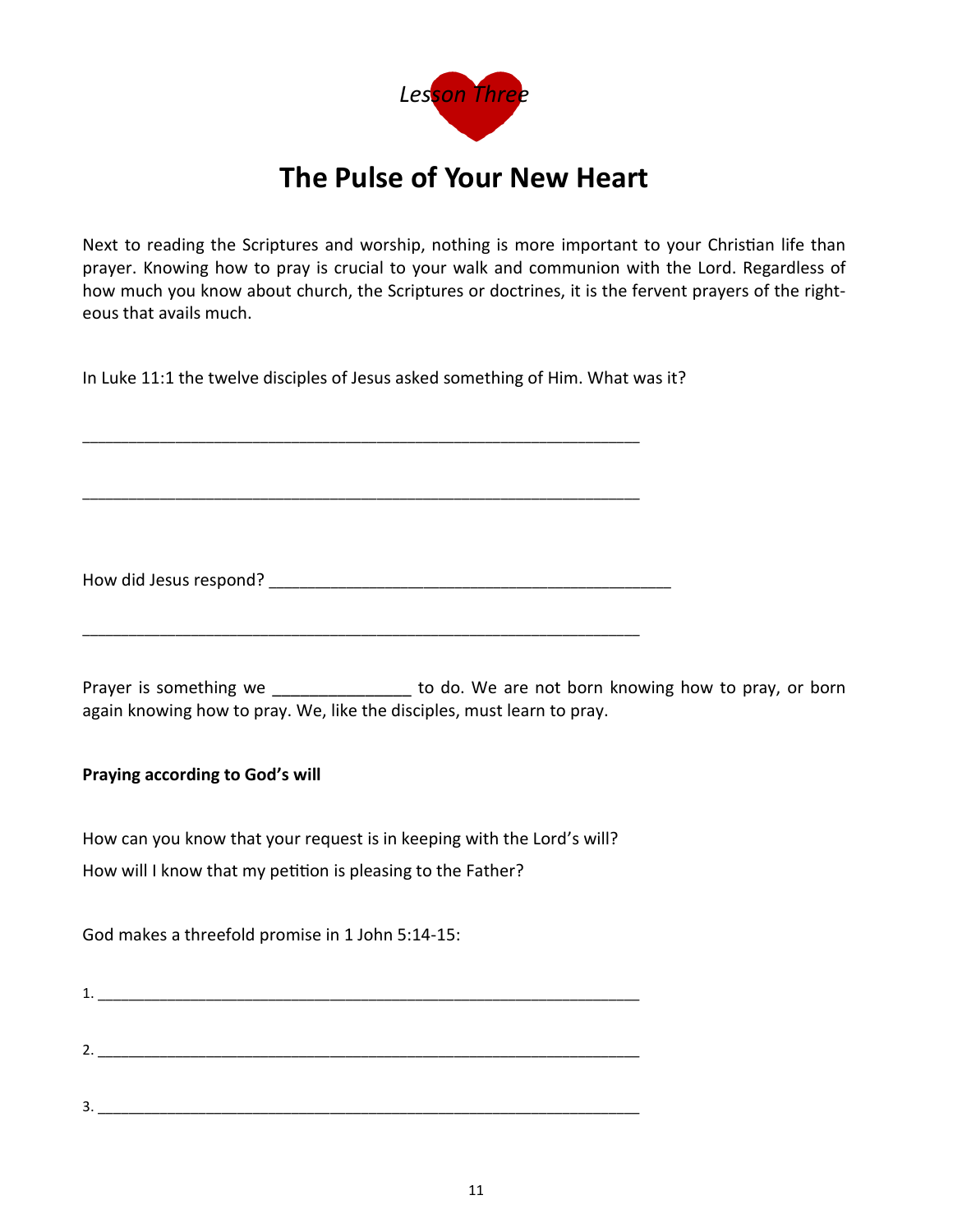We bring God our requests and expect His answer. The condition of His blessing depends upon our praying according to His will. So how do we know when our request is in keeping with His will? When you're not sure there are two things you can do:

| $1)$ James $1:5$ |  |  |  |
|------------------|--|--|--|
|                  |  |  |  |
| 2) Romans 8:26   |  |  |  |

\_\_\_\_\_\_\_\_\_\_\_\_\_\_\_\_\_\_\_\_\_\_\_\_\_\_\_\_\_\_\_\_\_\_\_\_\_\_\_\_\_\_\_\_\_\_\_\_\_\_\_\_\_\_\_\_\_\_\_\_\_\_\_\_\_\_\_\_\_\_\_\_

A barrier to discovering God's will in a matter is our feelings about what should be done. Sometimes we feel so strongly about a matter that we can't get past our will to see His.

Often times we are clouded by our own opinions of how God should answer our prayers. Neutrality is

#### **Learn how to be neutral!**

Remember that prayer is something you learn to do. Like anything else you learn, it takes practice. The more you pray, the easier it will be to discern the voice of God. The easier it will be for you to know His will. And, consequently, your assurance and confidence will grow proportionately.

The next important lesson to learn is:

#### **How to recognize when God has answered the prayer**

God answers prayers in one of four ways: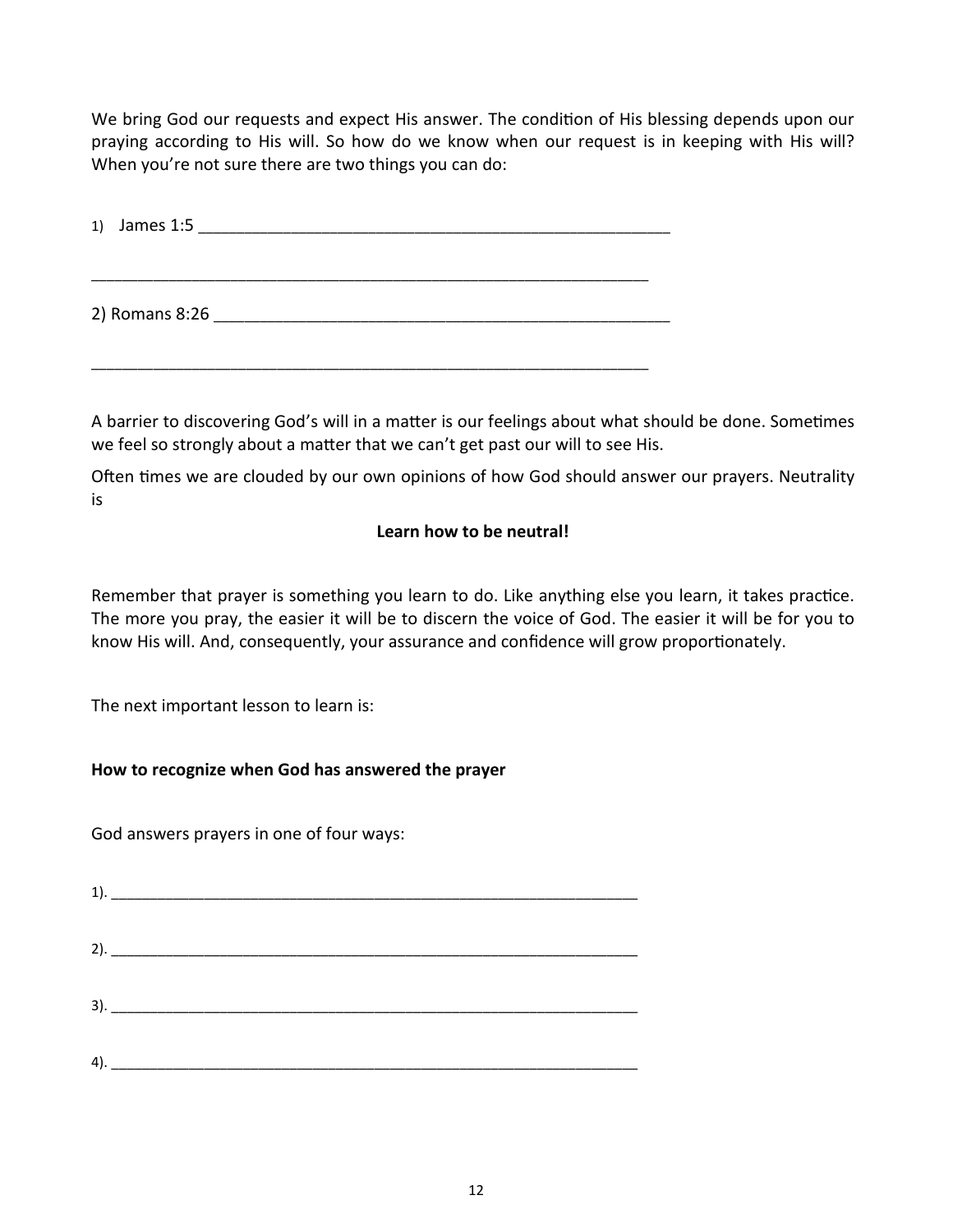#### **The language of the prayer**

Although you will develop your own prayer style, here is a model to get you started.

| The frequency of prayer concerning a matter is important as well |  |  |
|------------------------------------------------------------------|--|--|
| MUCH PRAYER = ________________ POWER                             |  |  |
|                                                                  |  |  |
| $NO$ PRAYER = $\rule{1em}{0.15mm}$ POWER                         |  |  |
| Why do prayers always end in Amen?                               |  |  |

Amen is a Hebrew word that means the same in Greek, English, Latin and German. It may well be the most universal word in the world and it means very simply:

 $\overline{u}$  and  $\overline{u}$  and  $\overline{u}$  and  $\overline{u}$  and  $\overline{u}$  and  $\overline{u}$  and  $\overline{u}$  and  $\overline{u}$  and  $\overline{u}$  and  $\overline{u}$  and  $\overline{u}$  and  $\overline{u}$  and  $\overline{u}$  and  $\overline{u}$  and  $\overline{u}$  and  $\overline{u}$  and  $\overline{u}$  and

*CAUTION!* Jesus warned that unless you pray regularly you will *faint*, or lose heart in the Christian life (Luke 18:1). Without knowing God's will, without being able to recognize His answers, without fervent persistent prayer, you will be powerless to the temptations of Satan.

What would you like to pray about this week?



\_\_\_\_\_\_\_\_\_\_\_\_\_\_\_\_\_\_\_\_\_\_\_\_\_\_\_\_\_\_\_\_\_\_\_\_\_\_\_\_\_\_\_\_\_\_\_\_\_\_\_\_\_\_\_\_\_\_\_\_\_\_\_\_\_\_\_\_\_\_\_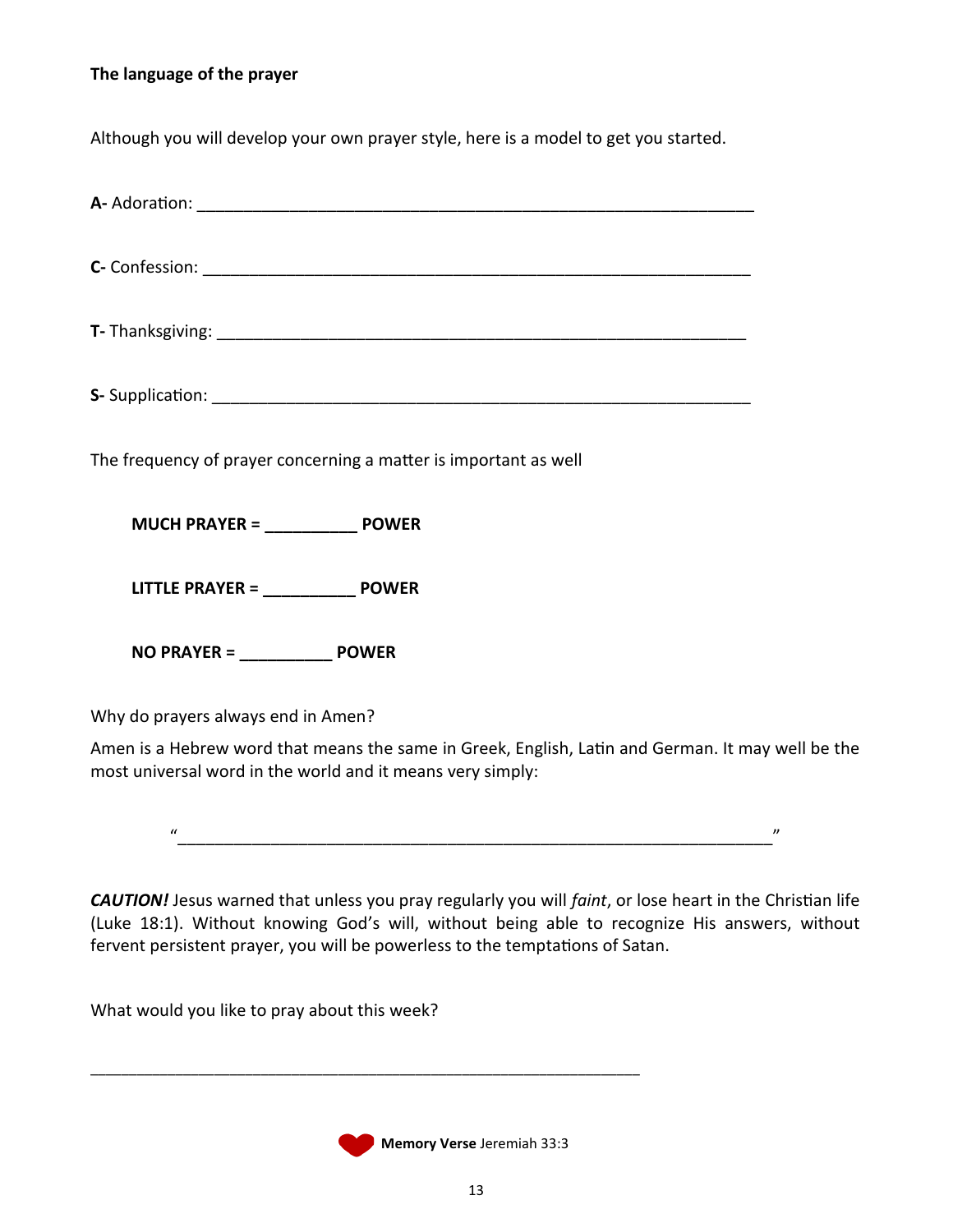#### *Scripture References*

#### **Jeremiah 33:3 (NKJV)**

3 'Call to Me, and I will answer you, and show you great and mighty things, which you do not know.'

#### **Matthew 6:9-10 (NKJV)**

9 In this manner, therefore, pray: Our Father in heaven, Hallowed be Your name. 10 Your kingdom come. Your will be done On earth as it is in heaven.

#### **Luke 11:1 (NKJV)**

1 Now it came to pass, as He was praying in a certain place, when He ceased, that one of His disciples said to Him, "Lord, teach us to pray, as John also taught his disciples."

#### **Romans 8:28 (NKJV)**

28 And we know that all things work together for good to those who love God, to those who are the called according to His purpose.

#### **2 Corinthians 12:9 (NKJV)**

9 And He said to me, "My grace is sufficient for you, for My strength is made perfect in weakness." Therefore most gladly I will rather boast in my infirmities, that the power of Christ may rest upon me.

#### **Ephesians 1:3 (NKJV)**

3 Blessed be the God and Father of our Lord Jesus Christ, who has blessed us with every spiritual blessing in the heavenly places in Christ,

#### **James 1:5 (NKJV)**

5 If any of you lacks wisdom, let him ask of God, who gives to all liberally and without reproach, and it will be given to him.

#### **1 John 5:14-15 (NKJV)**

14 Now this is the confidence that we have in Him, that if we ask anything according to His will, He hears us.

15 And if we know that He hears us, whatever we ask, we know that we have the petitions that we have asked of Him.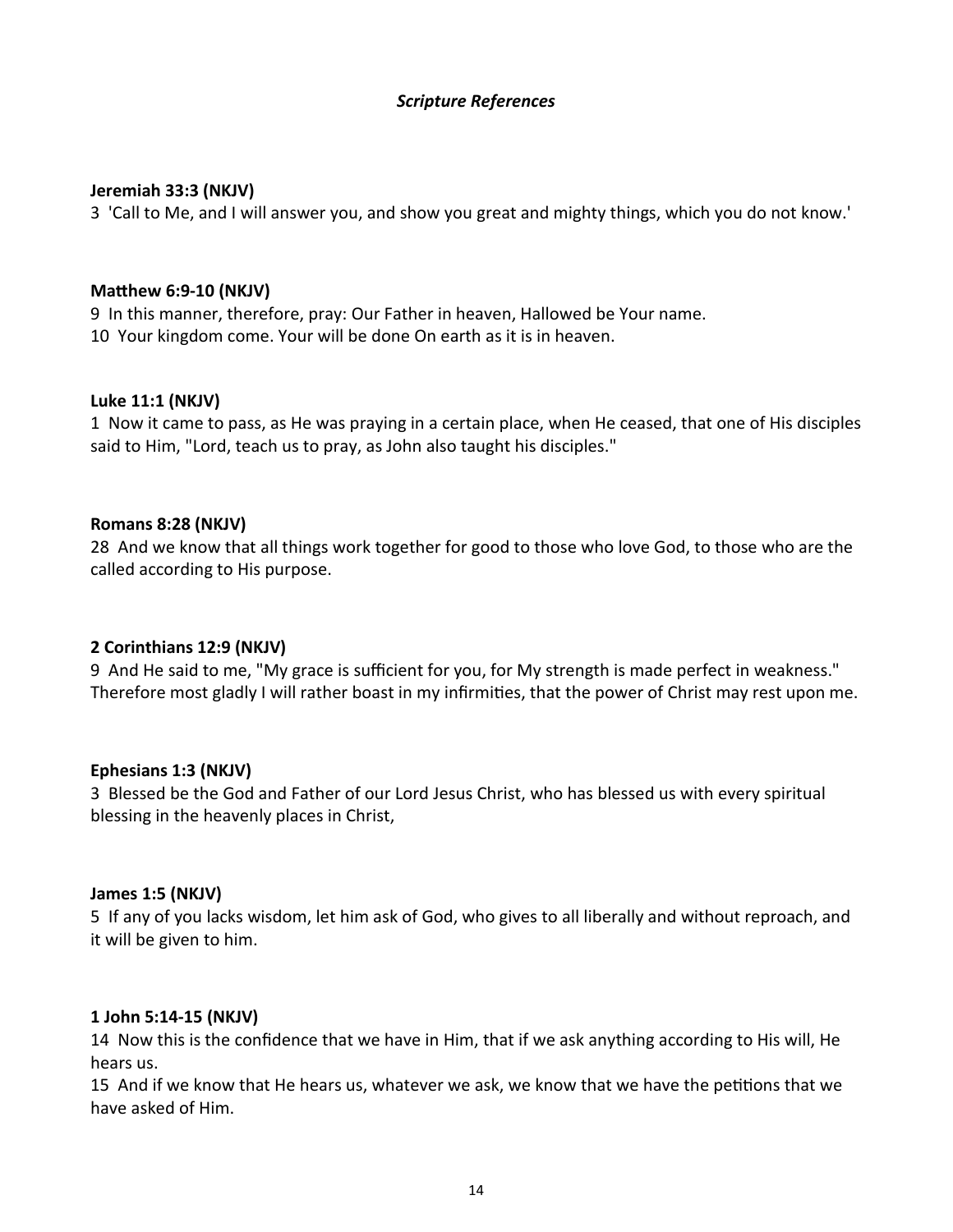

## **Strengthening Your New Heart**

Our English word *Bible* comes from a Greek word meaning "book." While the word *Bible* simply means "book," it is called the "Holy Bible" because it reveals the truth concerning the one true God and His message to the human race. The Bible is God's divine library of 66 books - 39 in the Old Testament and 27 in the New Testament. The O.T. was originally written in Hebrew; the N.T. in Greek. To a Christian, the Bible is a handbook for living the Christian life.

The importance of the Bible in the life of a Christian cannot be over emphasized. The Bible is indispensable for the believer's spiritual health and growth. Christians who neglect the Bible simply do not mature, and therefore, they cannot be used of God as He desires.

1. What does Jesus say about the importance of the Bible in Matthew 4:4?

\_\_\_\_\_\_\_\_\_\_\_\_\_\_\_\_\_\_\_\_\_\_\_\_\_\_\_\_\_\_\_\_\_\_\_\_\_\_\_\_\_\_\_\_\_\_\_\_\_\_\_\_\_\_\_\_\_\_\_\_\_\_\_\_\_\_\_\_\_\_\_

\_\_\_\_\_\_\_\_\_\_\_\_\_\_\_\_\_\_\_\_\_\_\_\_\_\_\_\_\_\_\_\_\_\_\_\_\_\_\_\_\_\_\_\_\_\_\_\_\_\_\_\_\_\_\_\_\_\_\_\_\_\_\_\_\_\_\_\_\_\_\_

\_\_\_\_\_\_\_\_\_\_\_\_\_\_\_\_\_\_\_\_\_\_\_\_\_\_\_\_\_\_\_\_\_\_\_\_\_\_\_\_\_\_\_\_\_\_\_\_\_\_\_\_\_\_\_\_\_\_\_\_\_\_\_\_\_\_\_\_\_\_\_

\_\_\_\_\_\_\_\_\_\_\_\_\_\_\_\_\_\_\_\_\_\_\_\_\_\_\_\_\_\_\_\_\_\_\_\_\_\_\_\_\_\_\_\_\_\_\_\_\_\_\_\_\_\_\_\_\_\_\_\_\_\_\_\_\_\_\_\_\_\_\_

\_\_\_\_\_\_\_\_\_\_\_\_\_\_\_\_\_\_\_\_\_\_\_\_\_\_\_\_\_\_\_\_\_\_\_\_\_\_\_\_\_\_\_\_\_\_\_\_\_\_\_\_\_\_\_\_\_\_\_\_\_\_\_\_\_\_\_\_\_\_\_

In order to understand the importance of the Bible in the Christian life, there are at least three truths about the Bible that every Christian should know:

#### **I. The Pronouncement of the Bible**

2. God's pronouncement of His written Word was accomplished through *inspiration*. 2Peter 1:21 describes how God did this. Paraphrase this verse in your own words: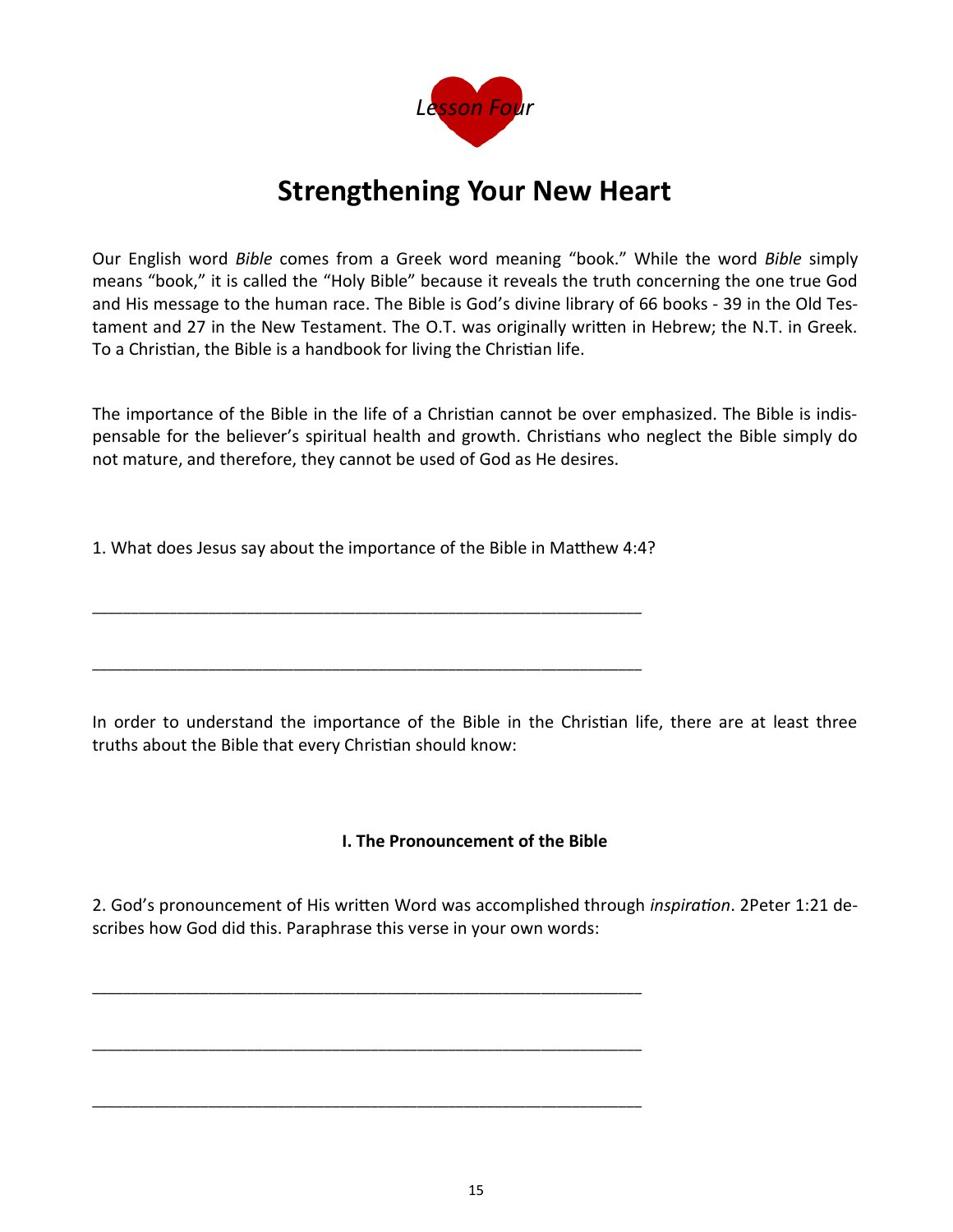3. Because the Bible is the inspired word of God, in what four ways is it profitable to you:

| $\mathsf{C.}$ $\qquad \qquad$ |  |
|-------------------------------|--|
|                               |  |
|                               |  |

There is no doubt that the Bible is the Word of God, because almost 4,000 times in the Old Testament alone we find phrases such as the Lord spoke, the Word of the Lord, or God spoke all these words.

#### II. The Power of the Bible

4. According to the following verses, what does the Bible have the power to do?

| a. Romans 1:16 |  |
|----------------|--|
|                |  |
|                |  |
|                |  |
|                |  |
|                |  |
|                |  |
|                |  |
|                |  |
|                |  |
|                |  |
|                |  |
|                |  |
|                |  |
|                |  |
|                |  |
|                |  |
|                |  |
|                |  |
|                |  |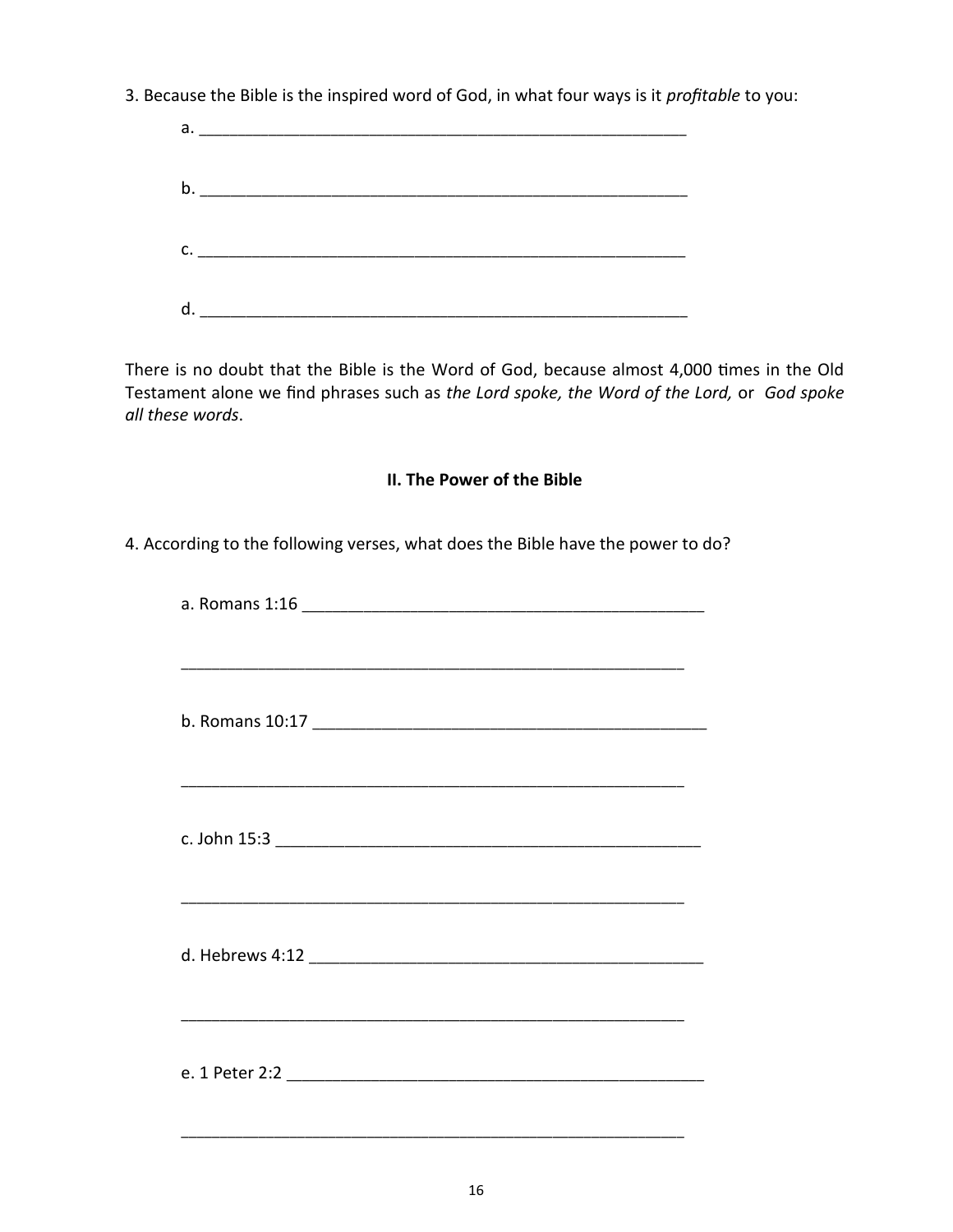Each time you sit down to read and study the Bible you have access to the same guidance and power as Paul, John, James, and other Christians of old - the leadership of the Holy Spirit.

III. The Place of the Bible in Your Life

The famous evangelist D.L. Moody once said, "The Scriptures were not given to increase our knowledge but to change our lives."

5. If indeed the Bible is to change your life, there are at least five things you must do in regard to the Bible.

| e. Psalm 1:1-2 |
|----------------|

When you **meditate** upon the Word of God, you let God speak to you, and then you can apply what you have **heard**, **read**, **studied**, and **memorized**.

6. However, not only must you HEAR, READ, STUDY, MEMORIZE, and MEDITATE, but you must also **live** the Word of God. According to 2 Timothy 3:17, what kind of life will the Word enable you to live?

\_\_\_\_\_\_\_\_\_\_\_\_\_\_\_\_\_\_\_\_\_\_\_\_\_\_\_\_\_\_\_\_\_\_\_\_\_\_\_\_\_\_\_\_\_\_\_\_\_\_\_\_\_\_\_\_\_\_\_\_\_\_\_\_\_\_\_\_\_\_\_\_

\_\_\_\_\_\_\_\_\_\_\_\_\_\_\_\_\_\_\_\_\_\_\_\_\_\_\_\_\_\_\_\_\_\_\_\_\_\_\_\_\_\_\_\_\_\_\_\_\_\_\_\_\_\_\_\_\_\_\_\_\_\_\_\_\_\_\_\_\_\_\_\_

Agree to find a place and make the time to spend reading the Bible & praying.

**MEMORY VERSE: 2 Peter 1:21**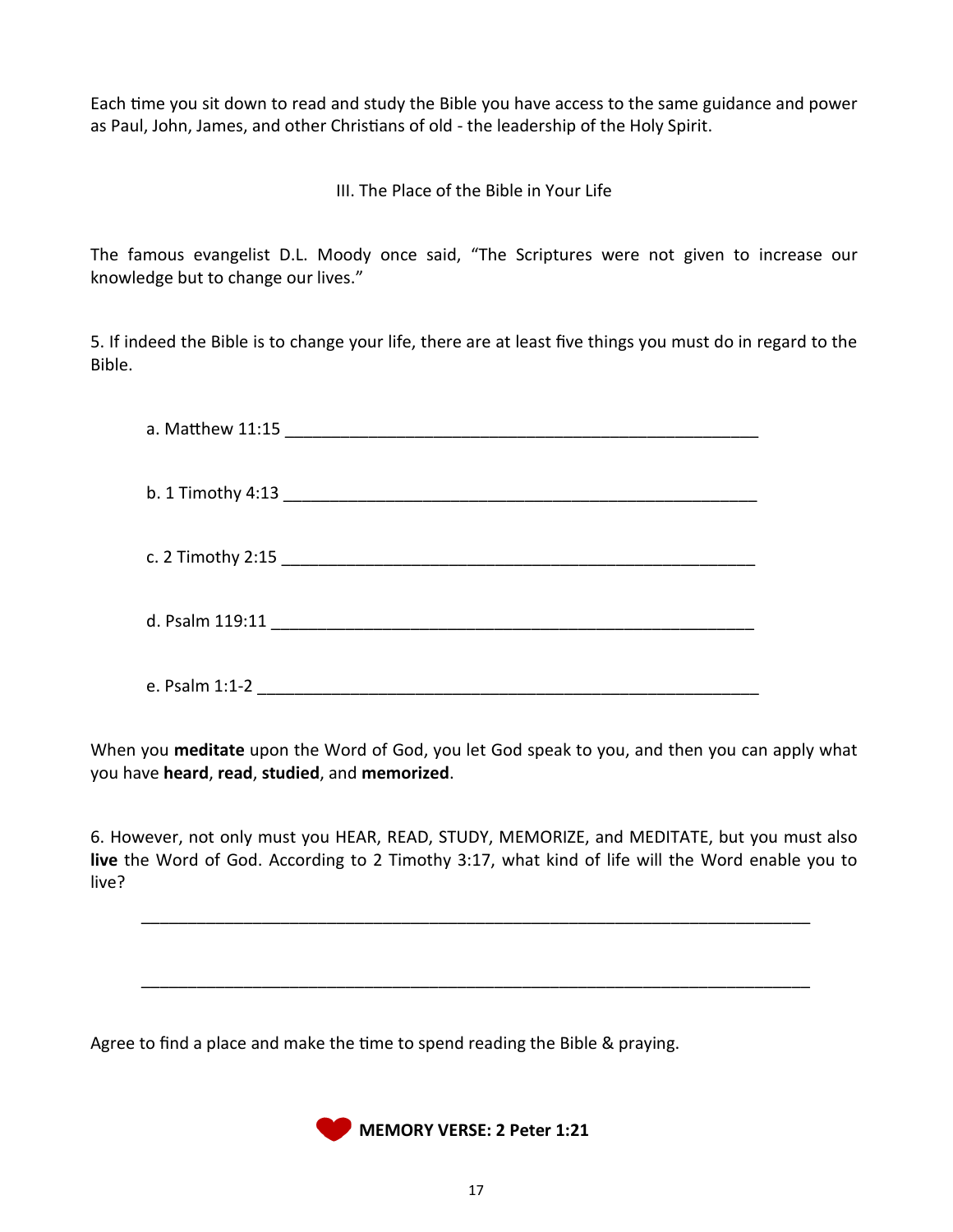#### *Scripture References*

#### **Psalm 1:1-2**

 Blessed is the man Who walks not in the counsel of the ungodly, Nor stands in the path of sinners, Nor sits in the seat of the scornful; [2] But his delight is in the law of the LORD, And in His law he meditates day and night.

#### **Psalm 119:11**

Your word I have hidden in my heart, That I might not sin against You!

#### **Matthew 4:4**

 But He answered and said, "It is written, 'Man shall not live by bread alone, but by every word that proceeds from the mouth of God.' "

#### **Matthew 11:15**

He who has ears to hear, let him hear!

#### **John 15:3**

You are already clean because of the word which I have spoken to you.

#### **Romans 1:16**

 For I am not ashamed of the gospel of Christ, for it is the power of God to salvation for everyone who believes, for the Jew first and also for the Greek.

#### **Romans 10:17**

So then faith comes by hearing, and hearing by the word of God.

#### **1 Tim. 4:13**

Till I come, give attention to reading, to exhortation, to doctrine.

#### **2 Tim. 2:15**

 Be diligent to present yourself approved to God, a worker who does not need to be ashamed, rightly dividing the word of truth.

#### **2 Tim. 3:16-17**

 All Scripture is given by inspiration of God, and is profitable for doctrine, for reproof, for correction, for instruction in righteousness, [17] that the man of God may be complete, thoroughly equipped for every good work.

#### **Hebrews 4:12**

 For the word of God is living and powerful, and sharper than any two-edged sword, piercing even to the division of soul and spirit, and of joints and marrow, and is a discerner of the thoughts and intents of the heart.

#### **1 Peter 2:2**

as newborn babes, desire the pure milk of the word, that you may grow thereby,

#### **2 Peter 1:21**

 for prophecy never came by the will of man, but holy men of God spoke as they were moved by the Holy Spirit.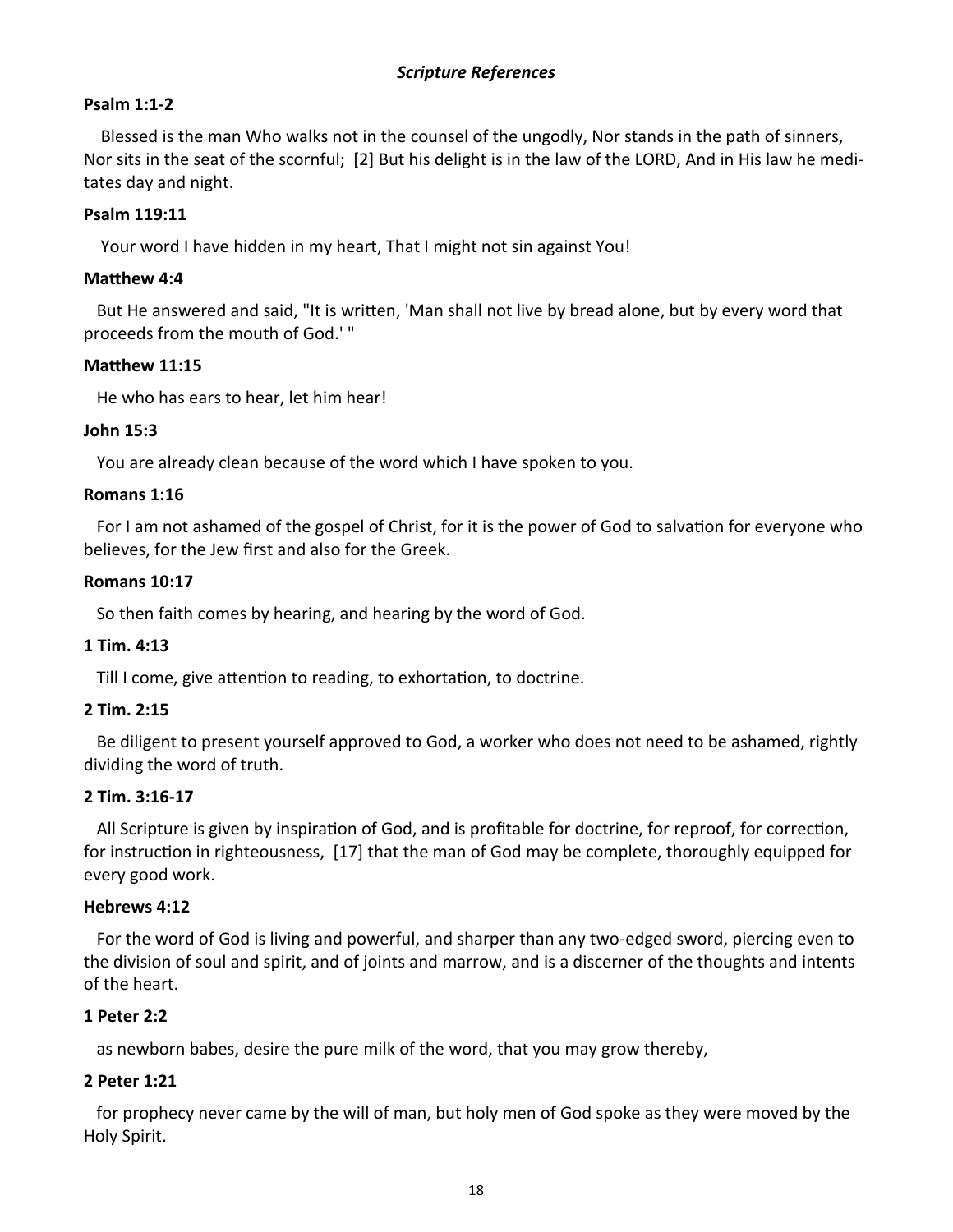

Being a Christian is a personal, individual relationship with Jesus Christ, but it also involves a relationship with other believers. According to the New Testament, every follower of Jesus Christ should be an active part of a local church.

#### **I. The Description of the Church**

1. Many analogies are used in the NT to describe the church. How do the following references describe the church and its relationship to Christ?

a. 1Corinthians 3:9-11 & Eph 2:20-22

| b. Ephesians 5:25-32 |
|----------------------|
|                      |

\_\_\_\_\_\_\_\_\_\_\_\_\_\_\_\_\_\_\_\_\_\_\_\_\_\_\_\_\_\_\_\_\_\_\_\_\_\_\_\_\_\_\_\_\_\_\_\_\_\_\_\_\_\_\_\_\_\_\_\_\_\_\_\_\_\_\_\_\_\_\_

\_\_\_\_\_\_\_\_\_\_\_\_\_\_\_\_\_\_\_\_\_\_\_\_\_\_\_\_\_\_\_\_\_\_\_\_\_\_\_\_\_\_\_\_\_\_\_\_\_\_\_\_\_\_\_\_\_\_\_\_\_\_\_\_\_\_\_\_\_\_\_

c. 1Peter 5:2-4 \_\_\_\_\_\_\_\_\_\_\_\_\_\_\_\_\_\_\_\_\_\_\_\_\_\_\_\_\_\_\_\_\_\_\_\_\_\_\_\_\_\_\_\_\_\_\_\_\_\_\_\_\_\_\_\_\_\_\_

\_\_\_\_\_\_\_\_\_\_\_\_\_\_\_\_\_\_\_\_\_\_\_\_\_\_\_\_\_\_\_\_\_\_\_\_\_\_\_\_\_\_\_\_\_\_\_\_\_\_\_\_\_\_\_\_\_\_\_\_\_\_\_\_\_\_\_\_\_\_\_

Putting it simply, the church id God's family, in which we are brothers and sisters who assemble to learn more about our common Heavenly Father and how we can better serve Him. Therefore, every Christian should be an **active member** of a local church.

#### **II. The Directors of the Local Church**

In reality, there is only one leader of the church- Jesus Christ. However, all believers are given certain spiritual gifts for service and are called to lead and direct within the local church. There are some specific spiritual roles that members may be called to in Ephesians 4:11: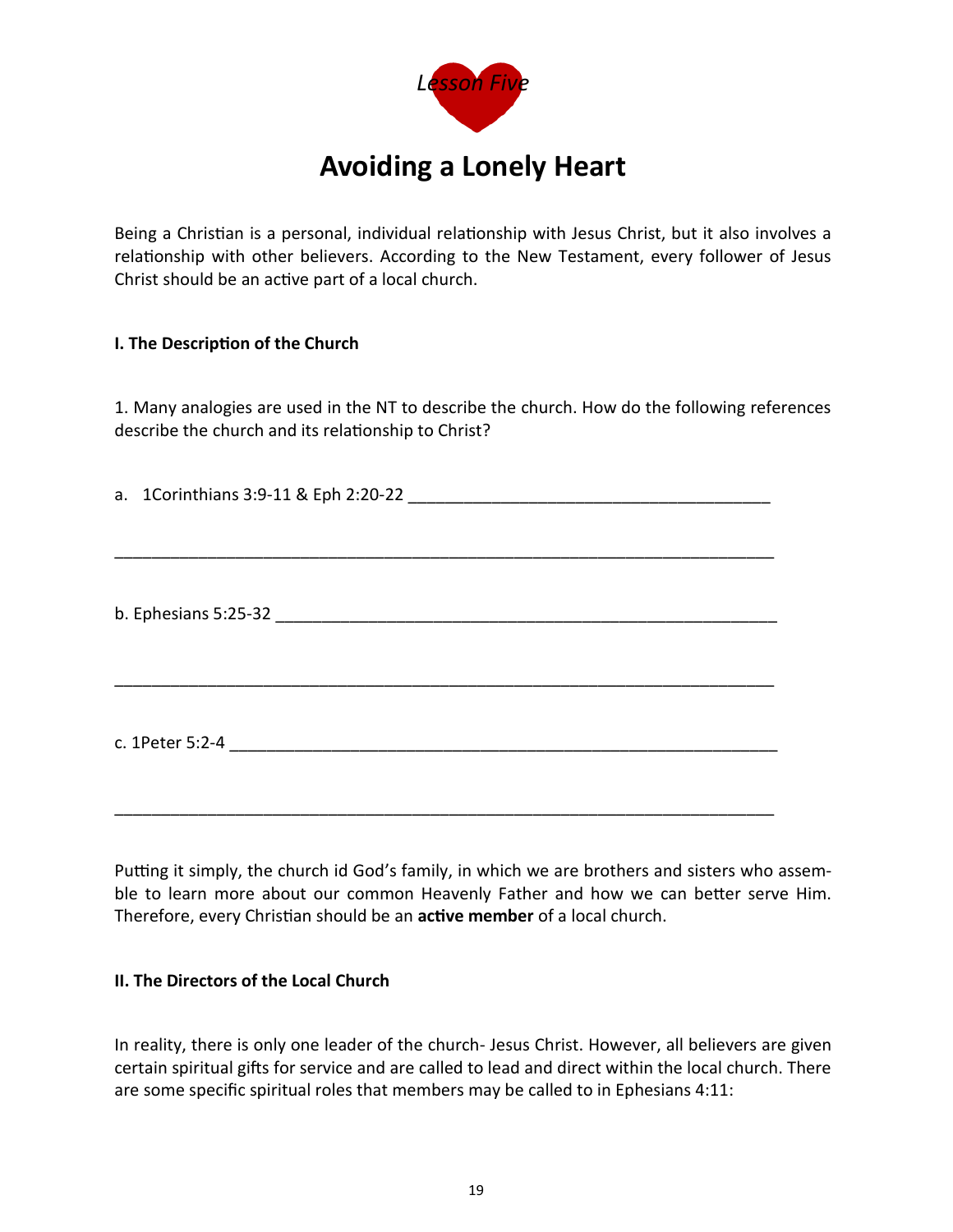| b.                                                   |  |
|------------------------------------------------------|--|
|                                                      |  |
|                                                      |  |
|                                                      |  |
| 2. Why did He give them to the church (Eph 4:12-14)? |  |

 $\overline{\phantom{a}}$  , and the contract of the contract of the contract of the contract of the contract of the contract of the contract of the contract of the contract of the contract of the contract of the contract of the contrac

\_\_\_\_\_\_\_\_\_\_\_\_\_\_\_\_\_\_\_\_\_\_\_\_\_\_\_\_\_\_\_\_\_\_\_\_\_\_\_\_\_\_\_\_\_\_\_\_\_\_\_\_\_\_\_\_\_\_\_\_\_\_\_\_\_\_\_\_\_\_\_\_

 $\overline{\phantom{a}}$  , and the contract of the contract of the contract of the contract of the contract of the contract of the contract of the contract of the contract of the contract of the contract of the contract of the contrac

\_\_\_\_\_\_\_\_\_\_\_\_\_\_\_\_\_\_\_\_\_\_\_\_\_\_\_\_\_\_\_\_\_\_\_\_\_\_\_\_\_\_\_\_\_\_\_\_\_\_\_\_\_\_\_\_\_\_\_\_\_\_\_\_\_\_\_\_\_\_\_\_

\_\_\_\_\_\_\_\_\_\_\_\_\_\_\_\_\_\_\_\_\_\_\_\_\_\_\_\_\_\_\_\_\_\_\_\_\_\_\_\_\_\_\_\_\_\_\_\_\_\_\_\_\_\_\_\_\_\_\_\_\_\_\_\_\_\_\_\_\_\_\_\_

 $\overline{\phantom{a}}$  , and the contract of the contract of the contract of the contract of the contract of the contract of the contract of the contract of the contract of the contract of the contract of the contract of the contrac

\_\_\_\_\_\_\_\_\_\_\_\_\_\_\_\_\_\_\_\_\_\_\_\_\_\_\_\_\_\_\_\_\_\_\_\_\_\_\_\_\_\_\_\_\_\_\_\_\_\_\_\_\_\_\_\_\_\_\_\_\_\_\_\_\_\_\_\_\_\_\_\_

\_\_\_\_\_\_\_\_\_\_\_\_\_\_\_\_\_\_\_\_\_\_\_\_\_\_\_\_\_\_\_\_\_\_\_\_\_\_\_\_\_\_\_\_\_\_\_\_\_\_\_\_\_\_\_\_\_\_\_\_\_\_\_\_\_\_\_\_\_\_\_\_

 $\overline{\phantom{a}}$  , and the contract of the contract of the contract of the contract of the contract of the contract of the contract of the contract of the contract of the contract of the contract of the contract of the contrac

\_\_\_\_\_\_\_\_\_\_\_\_\_\_\_\_\_\_\_\_\_\_\_\_\_\_\_\_\_\_\_\_\_\_\_\_\_\_\_\_\_\_\_\_\_\_\_\_\_\_\_\_\_\_\_\_\_\_\_\_\_\_\_\_\_\_\_\_\_\_\_\_

**\_\_\_\_\_\_\_\_\_\_\_\_\_\_\_\_\_\_\_\_\_\_\_\_\_\_\_\_\_\_\_\_\_\_\_\_\_\_\_\_\_\_\_\_\_\_\_\_\_\_\_\_\_\_\_\_\_\_\_\_\_\_\_\_\_\_\_\_\_\_\_\_**

3. What does the Bible teach about our attitudes towards the leadership within the local church according to 1 Thessalonians 5:12-13 & Hebrews 13:7)?

4. What instructions are given to each member of the body of Christ concerning the support of those called to preach and teach (1Corinthians 9:11-14)?

5. Where does the local church get the resources needed in order to maintain the church, it's staff and it's ministry according to Malachi 3:10?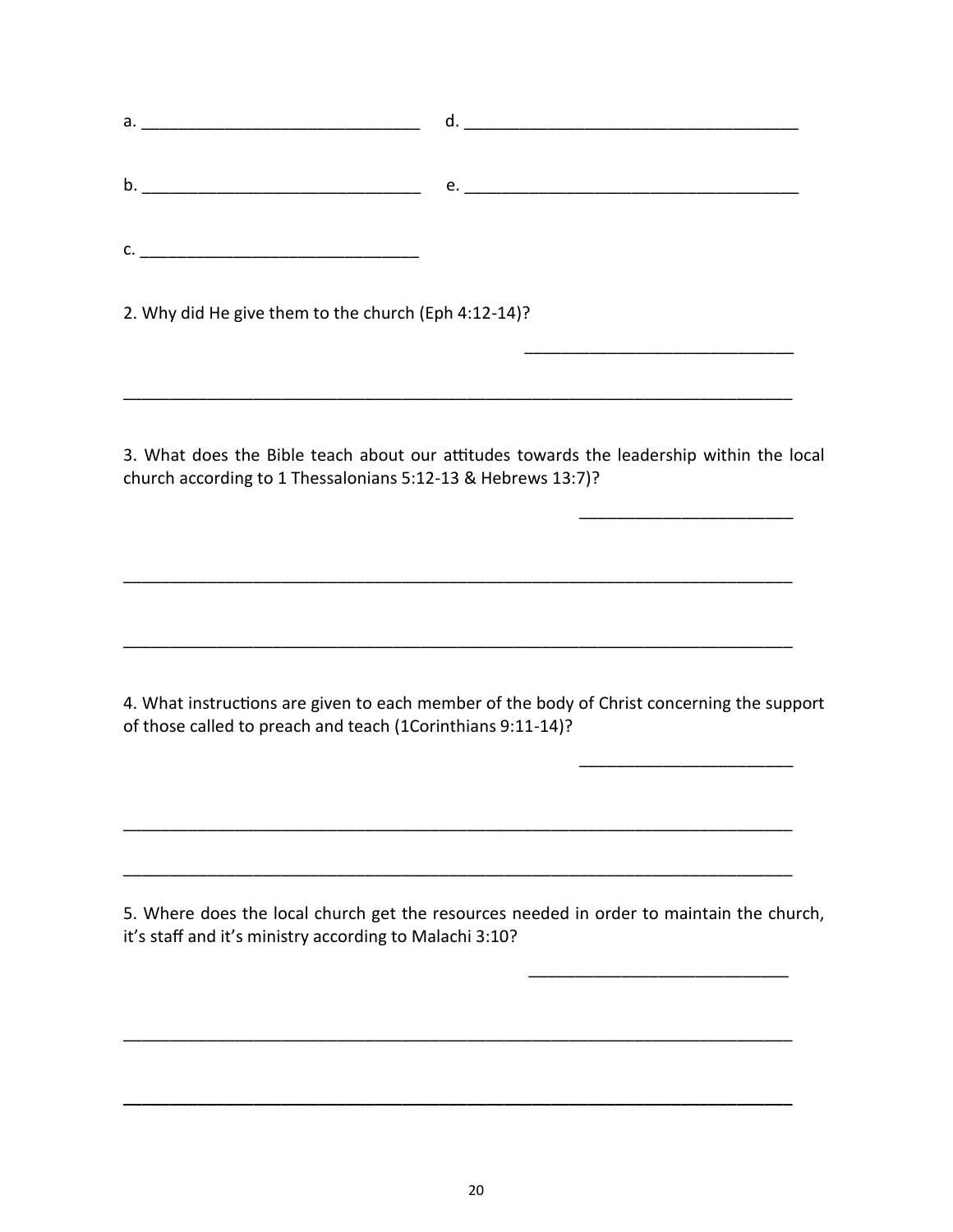#### III. The Duties of the Local Church

6. From the following references, list some of the duties of the local church:

| What do you feel is your role in our church? ___________________________________ |
|----------------------------------------------------------------------------------|
|                                                                                  |
|                                                                                  |

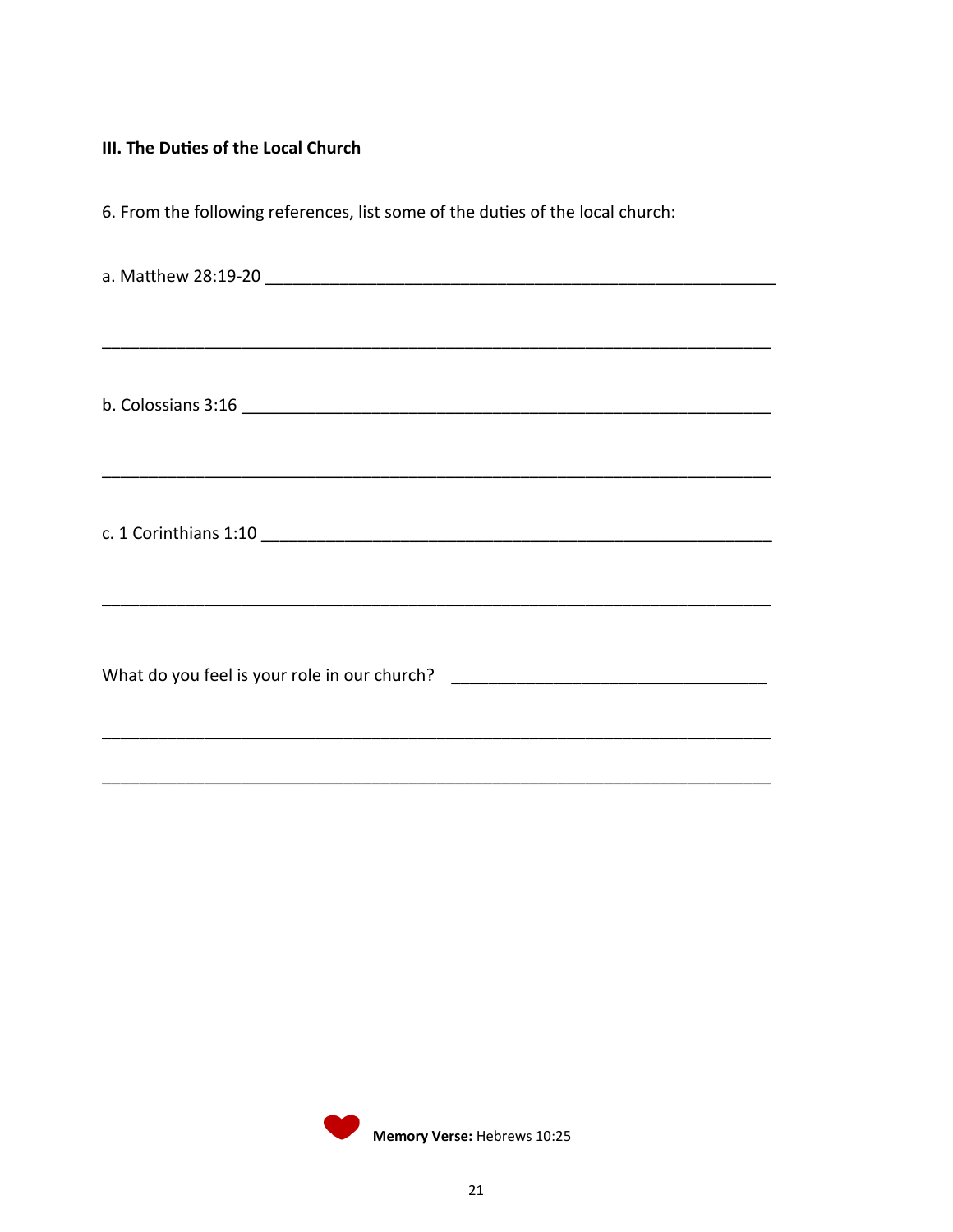#### *Scripture References*

**1 Corinthians 3:9-11 (NKJV)** <sup>9</sup> For we are God's fellow workers; you are God's field, *you are* God's building. <sup>10</sup> According to the grace of God which was given to me, as a wise master builder I have laid the foundation, and another builds on it. But let each one take heed how he builds on it.  $^{11}$  For no other foundation can anyone lay than that which is laid, which is Jesus Christ.

**Ephesians 2:20-22 (NKJV)**<sup>20</sup> having been built on the foundation of the apostles and prophets, Jesus Christ Himself being the chief corner *stone*, <sup>21</sup> in whom the whole building, being joined together, grows into a holy temple in the Lord,  $^{22}$  in whom you also are being built together for a dwelling place of God in the Spirit.

**Ephesians 5:25-32 (NKJV)**<sup>25</sup> Husbands, love your wives, just as Christ also loved the church and gave Himself for her, <sup>26</sup>that He might sanctify and cleanse her with the washing of water by the word, <sup>27</sup> that He might present her to Himself a glorious church, not having spot or wrinkle or any such thing, but that she should be holy and without blemish.  $28$  So husbands ought to love their own wives as their own bodies; he who loves his wife loves himself.  $29$  For no one ever hated his own flesh, but nourishes and cherishes it, just as the Lord *does* the church.<sup>30</sup> For we are members of His body, of His flesh and of His bones.<sup>31</sup> "For this reason a man shall leave his father and mother and be joined to his wife, and the two shall become one flesh."<sup>32</sup> This is a great mystery, but I speak concerning Christ and the church.

**1 Peter 5:2-4 (NKJV)** <sup>2</sup> Shepherd the flock of God which is among you, serving as overseers, not by compulsion but willingly, not for dishonest gain but eagerly; <sup>3</sup> nor as being lords over those entrusted to you, but being examples to the flock;  $^4$  and when the Chief Shepherd appears, you will receive the crown of glory that does not fade away.

**Ephesians 4:12-14 (NKJV)** <sup>12</sup> for the equipping of the saints for the work of ministry, for the edifying of the body of Christ,  $^{13}$  till we all come to the unity of the faith and of the knowledge of the Son of God, to a perfect man, to the measure of the stature of the fullness of Christ;  $14$  that we should no longer be children, tossed to and fro and carried about with every wind of doctrine, by the trickery of men, in the cunning craftiness of deceitful plotting,

1 Thessalonians 5:12-13 (NKJV)<sup>12</sup> And we urge you, brethren, to recognize those who labor among you, and are over you in the Lord and admonish you,  $^{13}$  and to esteem them very highly in love for their work's sake. Be at peace among yourselves.

Hebrews 13:7 (NKJV)<sup>7</sup> Remember those who rule over you, who have spoken the word of God to you, whose faith follow, considering the outcome of *their* conduct.

**1 Corinthians 9:11-14 (NKJV)** <sup>11</sup> If we have sown spiritual things for you, *is it* a great thing if we reap your material things?

<sup>12</sup> If others are partakers of *this* right over you, *are* we not even more? Nevertheless we have not used this right, but endure all things lest we hinder the gospel of Christ.<sup>13</sup> Do you not know that those who minister the holy things eat *of the things* of the temple, and those who serve at the altar partake of *the offerings of* the altar?<sup>14</sup> Even so the Lord has commanded that those who preach the gospel should live from the gospel.

**Malachi 3:10 (NKJV)** <sup>10</sup> Bring all the tithes into the storehouse, That there may be food in My house, And try Me now in this," Says the LORD of hosts, "If I will not open for you the windows of heaven And pour out for you *such* blessing That *there will* not *be room* enough *to receive it.*

**Matthew 28:19-20 (NKJV)**<sup>19</sup> Go therefore and make disciples of all the nations, baptizing them in the name of the Father and of the Son and of the Holy Spirit,  $^{20}$  teaching them to observe all things that I have commanded you; and lo, I am with you always, *even* to the end of the age." Amen.

**Colossians 3:16 (NKJV)** <sup>16</sup> Let the word of Christ dwell in you richly in all wisdom, teaching and admonishing one another in psalms and hymns and spiritual songs, singing with grace in your hearts to the Lord.

**1 Corinthians 1:10 (NKJV)** <sup>10</sup> Now I plead with you, brethren, by the name of our Lord Jesus Christ, that you all speak the same thing, and *that* there be no divisions among you, but *that* you be perfectly joined together in the same mind and in the same judgment.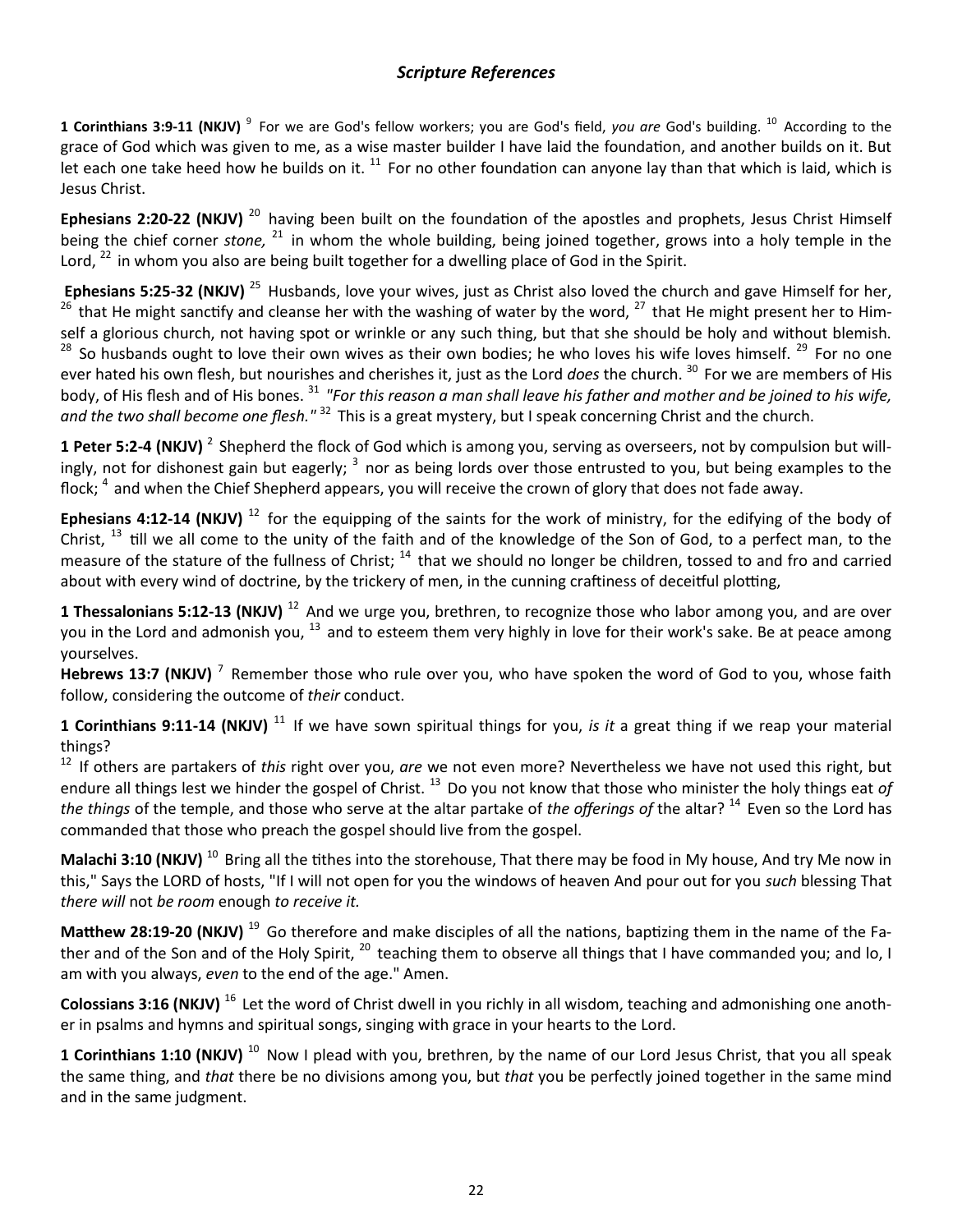

## **Surviving a Heart Attack**

Temptation is a daily spiritual battle for any serious disciple of Jesus Christ. The ways and methods differ, but temptation comes to all of us, and it originates with Satan.

1. Even though the truth about Satan has been greatly distorted in this present age, what do the following scriptures tell us about him?

Though the Bible is clear in its warnings about temptation and the awesome power and deceitfulness of Satan, it also has great news in regard to temptation 1 Corinthians 10: 13. What is it?

\_\_\_\_\_\_\_\_\_\_\_\_\_\_\_\_\_\_\_\_\_\_\_\_\_\_\_\_\_\_\_\_\_\_\_\_\_\_\_\_\_\_

\_\_\_\_\_\_\_\_\_\_\_\_\_\_\_\_\_\_\_\_\_\_\_\_\_\_\_\_\_\_\_\_\_\_\_\_\_\_\_\_\_\_\_\_\_\_\_\_\_\_\_\_\_\_\_\_\_\_\_\_

#### **I. Our Temptation Is Common**

The Bible teaches that Jesus was tempted in *all points*, or in every way, as you are, so let's look at His temptation and find the *common* ingredients in all temptations.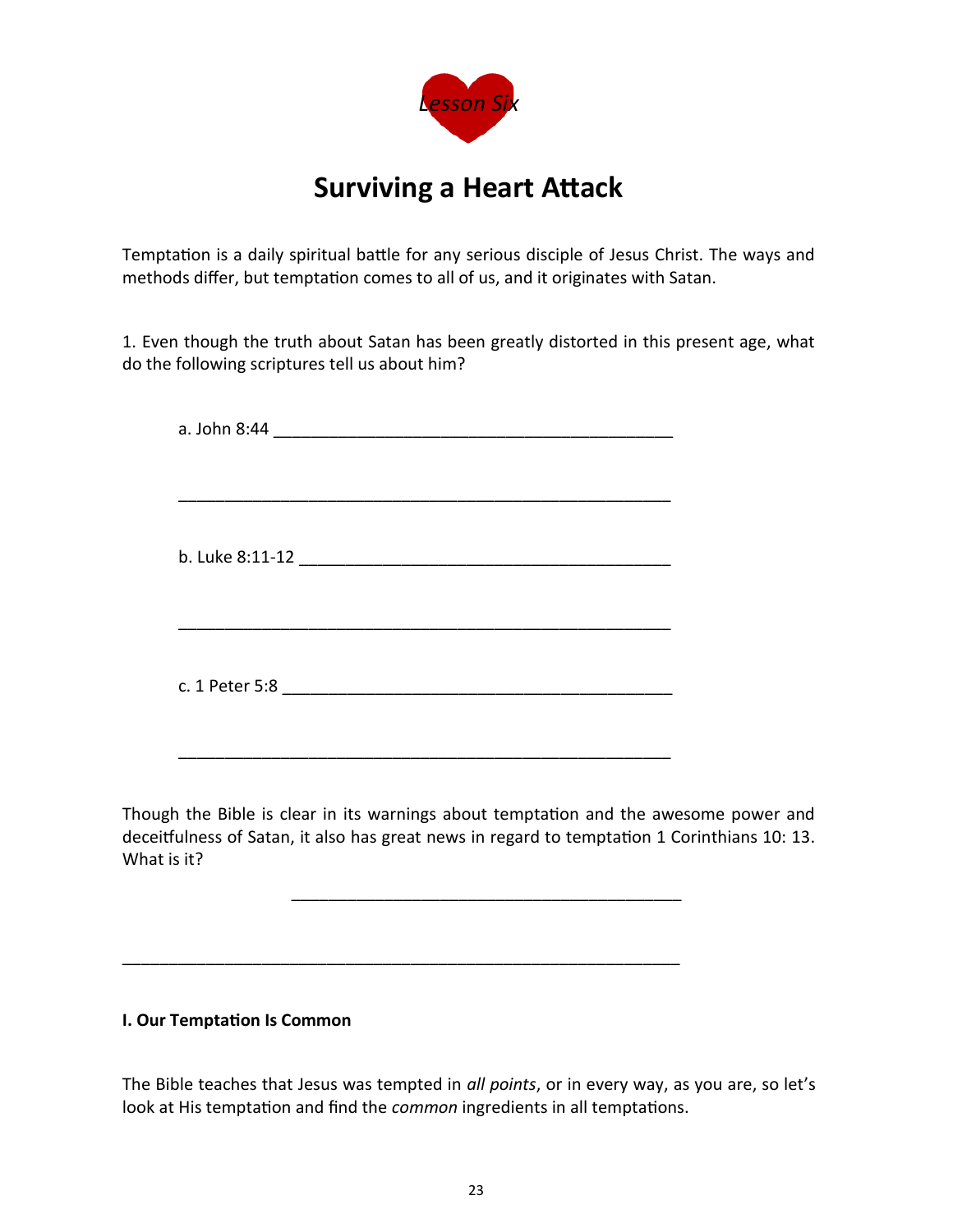2. After His baptism, Jesus was led into the wilderness where He fasted for forty days. At the end of this time, Satan came and tempted Jesus to do what (Matthew 4:3-4)?

\_\_\_\_\_\_\_\_\_\_\_\_\_\_\_\_\_\_\_\_\_\_\_\_\_\_\_\_\_\_\_\_\_\_\_\_\_\_\_\_\_\_\_\_\_\_\_\_\_\_\_\_\_\_\_\_\_\_\_\_\_\_\_\_\_\_\_\_\_\_\_

\_\_\_\_\_\_\_\_\_\_\_\_\_\_\_\_\_\_\_\_\_\_\_\_\_\_\_\_\_\_\_\_\_\_\_\_\_\_\_\_\_\_\_\_\_\_\_\_\_\_\_\_\_\_\_\_\_\_\_\_\_\_\_\_\_\_\_\_\_\_\_

\_\_\_\_\_\_\_\_\_\_\_\_\_\_\_\_\_\_\_\_\_\_\_\_\_\_\_\_\_\_\_\_\_\_\_\_\_\_\_\_\_\_\_\_\_\_\_\_\_\_\_\_\_\_\_\_\_\_\_\_\_\_\_\_\_\_\_\_\_\_\_\_

\_\_\_\_\_\_\_\_\_\_\_\_\_\_\_\_\_\_\_\_\_\_\_\_\_\_\_\_\_\_\_\_\_\_\_\_\_\_\_\_\_\_\_\_\_\_\_\_\_\_\_\_\_\_\_\_\_\_\_\_\_\_\_\_\_\_\_\_\_\_\_\_

\_\_\_\_\_\_\_\_\_\_\_\_\_\_\_\_\_\_\_\_\_\_\_\_\_\_\_\_\_\_\_\_\_\_\_\_\_\_\_\_\_\_\_\_\_\_\_\_\_\_\_\_\_\_\_\_\_\_\_\_\_\_\_\_\_\_\_\_\_\_\_\_

\_\_\_\_\_\_\_\_\_\_\_\_\_\_\_\_\_\_\_\_\_\_\_\_\_\_\_\_\_\_\_\_\_\_\_\_\_\_\_\_\_\_\_\_\_\_\_\_\_\_\_\_\_\_\_\_\_\_\_\_\_\_\_\_\_\_\_\_\_\_\_\_

3. After this failed, Satan then enticed Jesus to test God by doing what (Matthew 4:5-6)?

4. Finally, Satan offered Jesus all the kingdoms of the world without having to go to the cross, if He would do what (Matthew 4:8-9)?

The details were different, but three basic ingredients that are *common* to all temptations were present in the temptation of our Lord. All temptations are aimed at:

\_\_\_\_\_\_\_\_\_\_\_\_\_\_\_, \_\_\_\_\_\_\_\_\_\_\_\_\_\_\_ & \_\_\_\_\_\_\_\_\_\_\_\_\_\_\_

**II We can endure temptation because of the faithfulness of God**

#### **1 Corinthians 10:13**

God is dependable and trustworthy. He will do what He says He will do. Thus, you can know from this verse that God will not let Satan force you into sin.

 $\overline{\phantom{a}}$  , and the contract of the contract of the contract of the contract of the contract of the contract of the contract of the contract of the contract of the contract of the contract of the contract of the contrac

\_\_\_\_\_\_\_\_\_\_\_\_\_\_\_\_\_\_\_\_\_\_\_\_\_\_\_\_\_\_\_\_\_\_\_\_\_\_\_\_\_\_\_\_\_\_\_\_\_\_\_\_\_\_\_\_\_\_\_\_\_\_\_\_\_\_\_\_\_\_\_\_\_\_\_\_\_\_\_\_\_\_\_

5. Why do we yield to temptation (James 1:13-15)?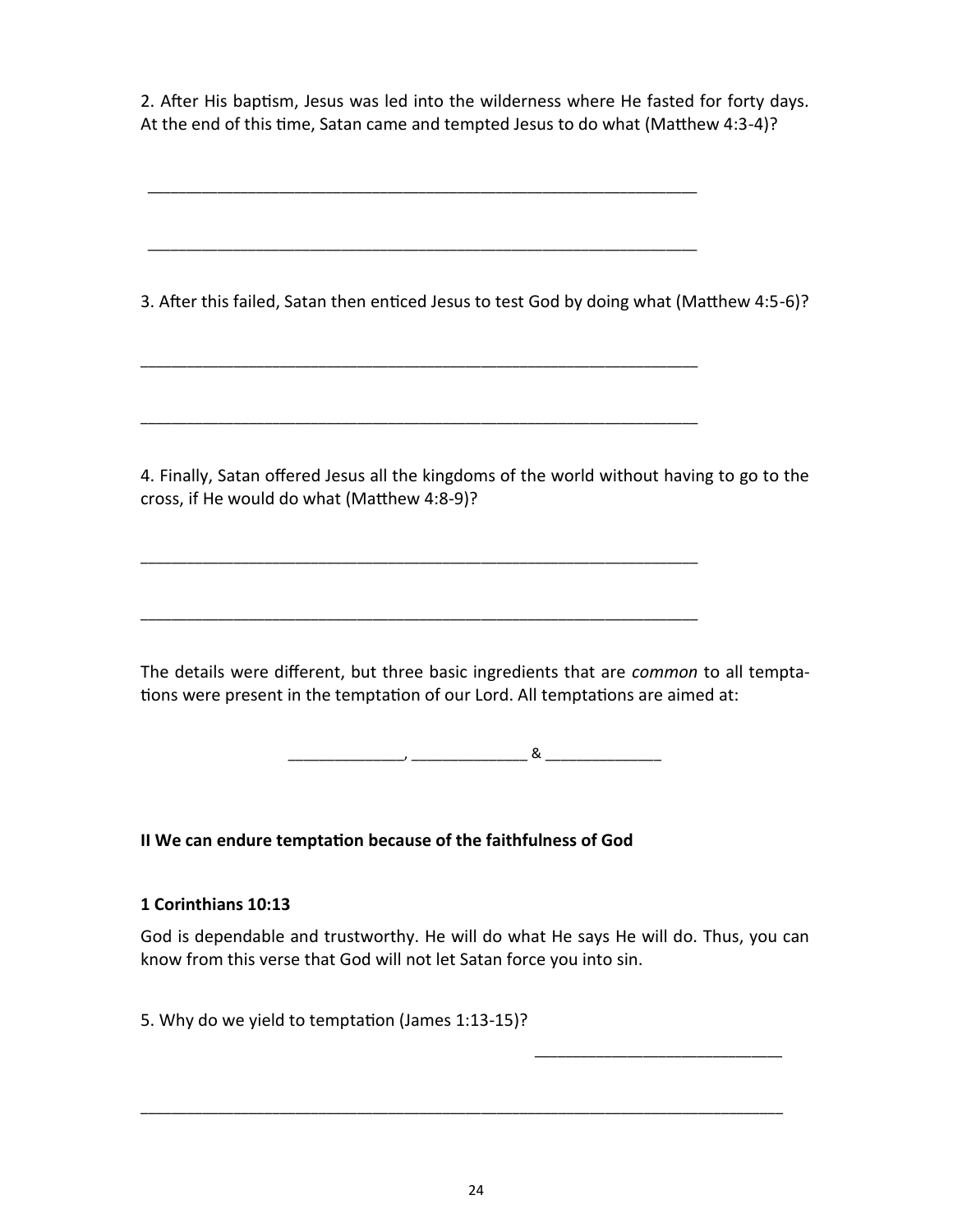Sin can only take place when we agree to the temptation and decide of our own desire to yield to it.

#### **III. God always provides a way of escape**

The temptations you face are the same old ones, and *God is faithful* to ALWAYS provide a way for us to resist them. Sometimes a simple "no" will do. Sometimes a longterm resistance is required (James 4:7). However, there are times when we must FLEE. All temptations do not require the same resistance.

6. What are some of the things you can do to be able to resist various temptations, according to the following references?

7. Jesus was able to resist Satan by quoting the Old Testament. What was one of them?

Remember that your temptation is COMMON, that God is FAITHFUL, and that He will not allow you to be tempted ABOVE what you are able to resist.

8. List one temptation you want victory over this week:

\_\_\_\_\_\_\_\_\_\_\_\_\_\_\_\_\_\_\_\_\_\_\_\_\_\_\_\_\_\_\_\_\_\_\_\_\_\_\_\_\_\_\_\_\_\_\_\_\_\_\_\_\_\_\_\_\_\_\_\_

\_\_\_\_\_\_\_\_\_\_\_\_\_\_\_\_\_\_\_\_\_\_\_\_\_\_\_\_\_\_\_\_\_\_\_\_\_\_\_\_\_\_\_\_\_\_\_\_\_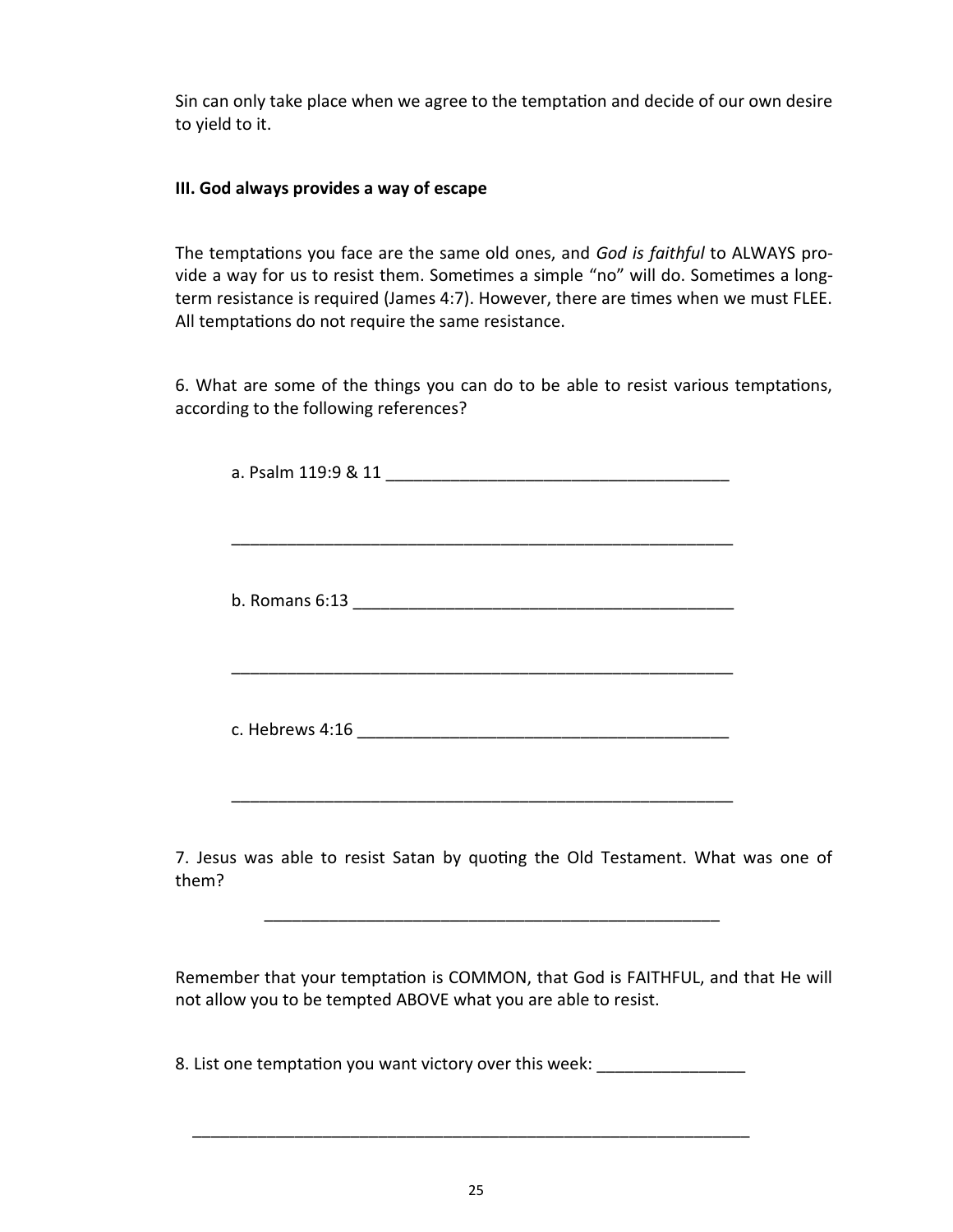#### *Scripture References*

#### **Psalm 119:9**

How can a young man cleanse his way? By taking heed according to Your word.

#### **Psalm 119:11**

Your word I have hidden in my heart, That I might not sin against You!

#### **Matthew 4:3-4**

 Now when the tempter came to Him, he said, "If You are the Son of God, command that these stones become bread." [4] But He answered and said, "It is written, 'Man shall not live by bread alone, but by every word that proceeds from the mouth of God.' "

#### **Matthew 4:7-10**

 Jesus said to him, "It is written again, 'You shall not tempt the LORD your God.' " [8] Again, the devil took Him up on an exceedingly high mountain, and showed Him all the kingdoms of the world and their glory. [9] And he said to Him, "All these things I will give You if You will fall down and worship me." [10] Then Jesus said to him, "Away with you, Satan! For it is written, 'You shall worship the LORD your God, and Him only you shall serve.' "

#### **Luke 8:11-12**

 "Now the parable is this: The seed is the word of God. [12] Those by the wayside are the ones who hear; then the devil comes and takes away the word out of their hearts, lest they should believe and be saved.

#### **John 8:44**

 You are of your father the devil, and the desires of your father you want to do. He was a murderer from the beginning, and does not stand in the truth, because there is no truth in him. When he speaks a lie, he speaks from his own resources, for he is a liar and the father of it.

#### **Romans 6:13**

 And do not present your members as instruments of unrighteousness to sin, but present yourselves to God as being alive from the dead, and your members as instruments of righteousness to God.

#### **1 Cor. 10:13**

 No temptation has overtaken you except such as is common to man; but God is faithful, who will not allow you to be tempted beyond what you are able, but with the temptation will also make the way of escape, that you may be able to bear it.

#### **Hebrews 4:15-16**

 For we do not have a High Priest who cannot sympathize with our weaknesses, but was in all points tempted as we are, yet without sin. [16] Let us therefore come boldly to the throne of grace, that we may obtain mercy and find grace to help in time of need.

#### **James 1:13-15**

Let no one say when he is tempted, "I am tempted by God"; for God cannot be tempted by evil, nor does He Himself tempt anyone. [14] But each one is tempted when he is drawn away by his own desires and enticed. [15] Then, when desire has conceived, it gives birth to sin; and sin, when it is full-grown, brings forth death.

#### **James 4:7**

Therefore submit to God. Resist the devil and he will flee from you.

#### **1 Peter 5:8**

Be sober, be vigilant; because your adversary the devil walks about like a roaring lion, seeking whom he may devour.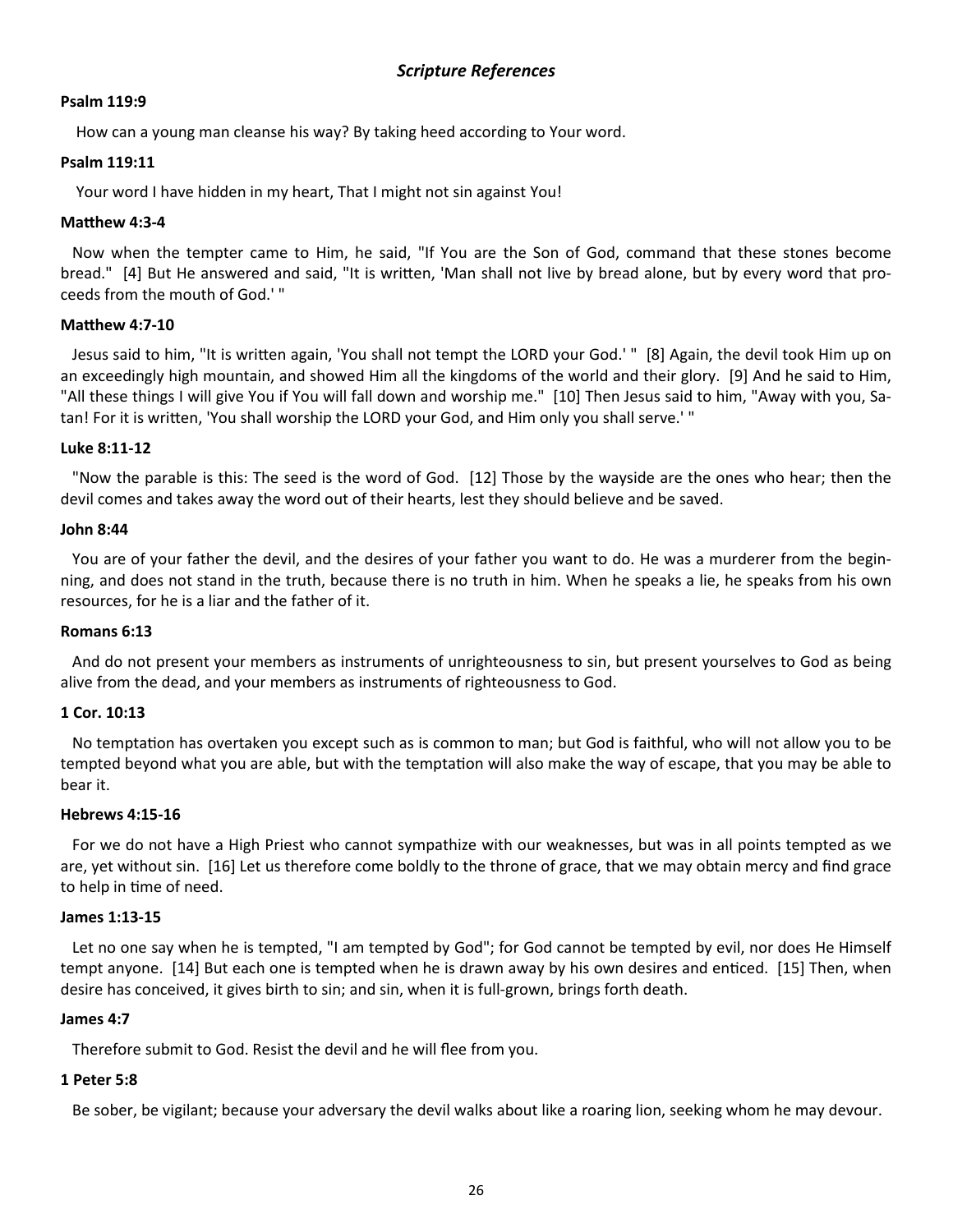

## **Sharing Your New Heart**

Some of our Lord's last words on this earth were that we should be *witnesses* for Him (Acts 1:8). A witness is one who knows something by experience. God made a tremendous investment in you through the cross of Jesus. He not only saved us from sin but also to be His witness. He wants us to tell others what we personally know about His saving power.

#### **I. The Purpose for Sharing Your Witness**

1. Sharing what Jesus Christ has done for us should be one of the most logical, natural, and exciting things you do. What do the following verses say about witnessing?

#### **II. The Preparation to Share Your Witness**

It is really not a question of what kind of witness you will be. We are all witnesses for Christ - good or bad - but we ARE witnesses. Being an effective, positive witness is not an accident but the result of careful preparation.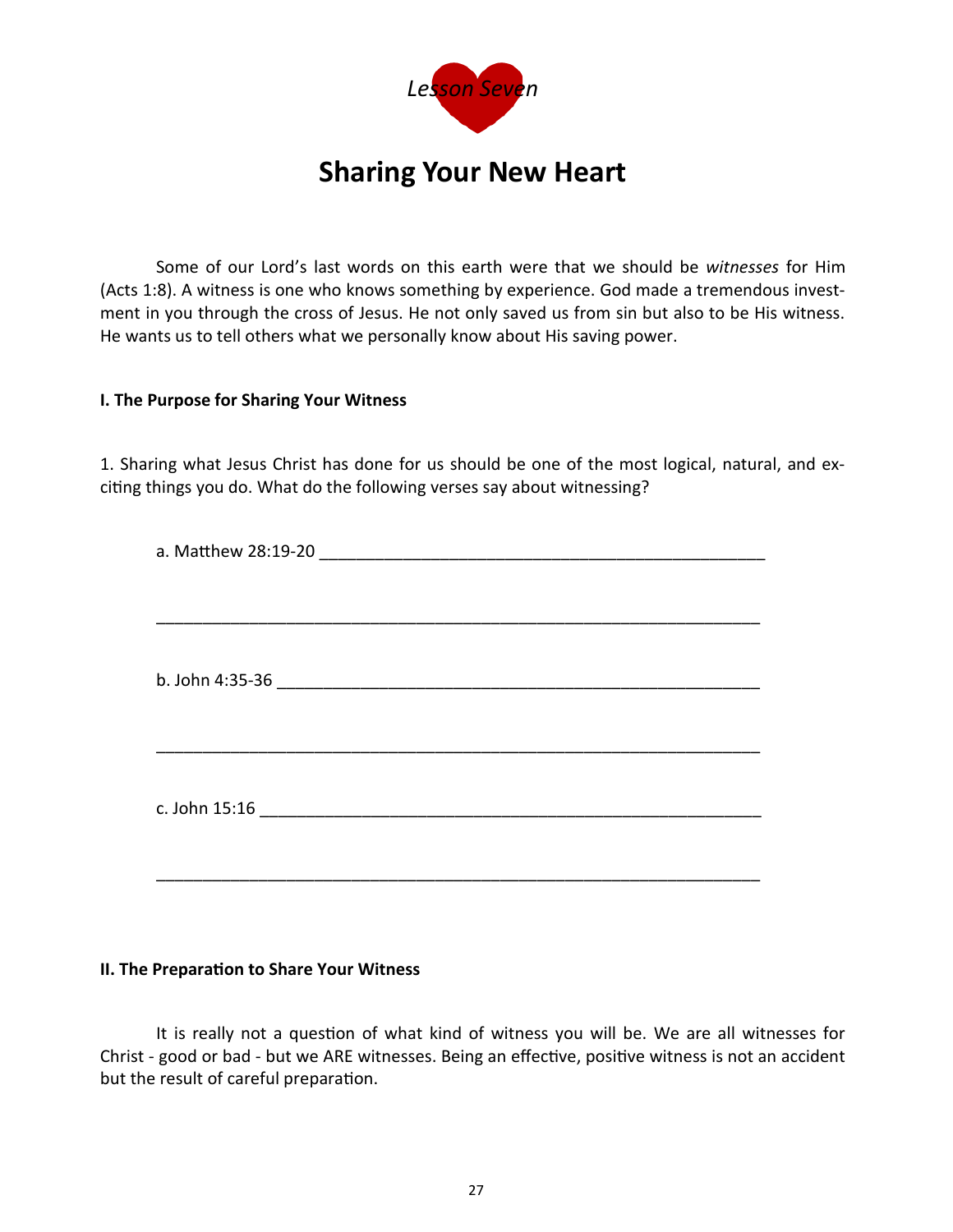2. Read 1 Peter 3:15-16, and explain why preparation for witnessing is important:

\_\_\_\_\_\_\_\_\_\_\_\_\_\_\_\_\_\_\_\_\_\_\_\_\_\_\_\_\_\_\_\_\_\_\_\_\_\_\_\_\_\_\_\_\_\_\_\_\_\_\_\_\_\_\_\_\_\_\_\_\_\_\_\_\_\_\_\_\_\_\_

\_\_\_\_\_\_\_\_\_\_\_\_\_\_\_\_\_\_\_\_\_\_\_\_\_\_\_\_\_\_\_\_\_\_\_\_\_\_\_\_\_\_\_\_\_\_\_\_\_\_\_\_\_\_\_\_\_\_\_\_\_\_\_\_\_\_\_\_\_\_\_

3. What four specific things should we pray for to prepare you for witnessing, according to Colossians 4:3-6?

| b. Verse 4 |  |  |
|------------|--|--|
| c. Verse 5 |  |  |
| d. Verse 6 |  |  |

4. What should be our attitude as we encounter people who do not know Jesus as Savior and Lord, according to Matthew 9:36?

\_\_\_\_\_\_\_\_\_\_\_\_\_\_\_\_\_\_\_\_\_\_\_\_\_\_\_\_\_\_\_\_\_\_\_\_\_\_\_\_\_\_\_\_

\_\_\_\_\_\_\_\_\_\_\_\_\_\_\_\_\_\_\_\_\_\_\_\_\_\_\_\_\_\_\_\_\_\_\_\_\_\_\_\_\_\_\_\_\_\_\_\_\_\_\_\_\_\_\_\_\_\_\_\_\_\_\_\_\_\_\_\_\_\_\_\_

\_\_\_\_\_\_\_\_\_\_\_\_\_\_\_\_\_\_\_\_\_\_\_\_\_\_\_\_\_\_\_\_\_\_\_\_\_\_\_\_\_\_\_\_\_\_\_\_\_\_\_\_\_\_\_\_\_\_\_\_\_\_

5. Who are some of the first people to whom you should prepare to witness, according to Mark 5:19?

#### **III. The Presentation of Your Witness**

Presenting your witness should always include the essentials of receiving Jesus as Savior and Lord. The oldest and simplest plan is called the "Roman Road," which requires only four verses from the book of Romans.

6. According to the following verses, what facts should you present when witnessing?

a. Romans 3:23 \_\_\_\_\_\_\_\_\_\_\_\_\_\_\_\_\_\_\_\_\_\_\_\_\_\_\_\_\_\_\_\_\_\_\_\_\_\_\_\_\_\_\_\_\_\_\_\_\_\_\_\_\_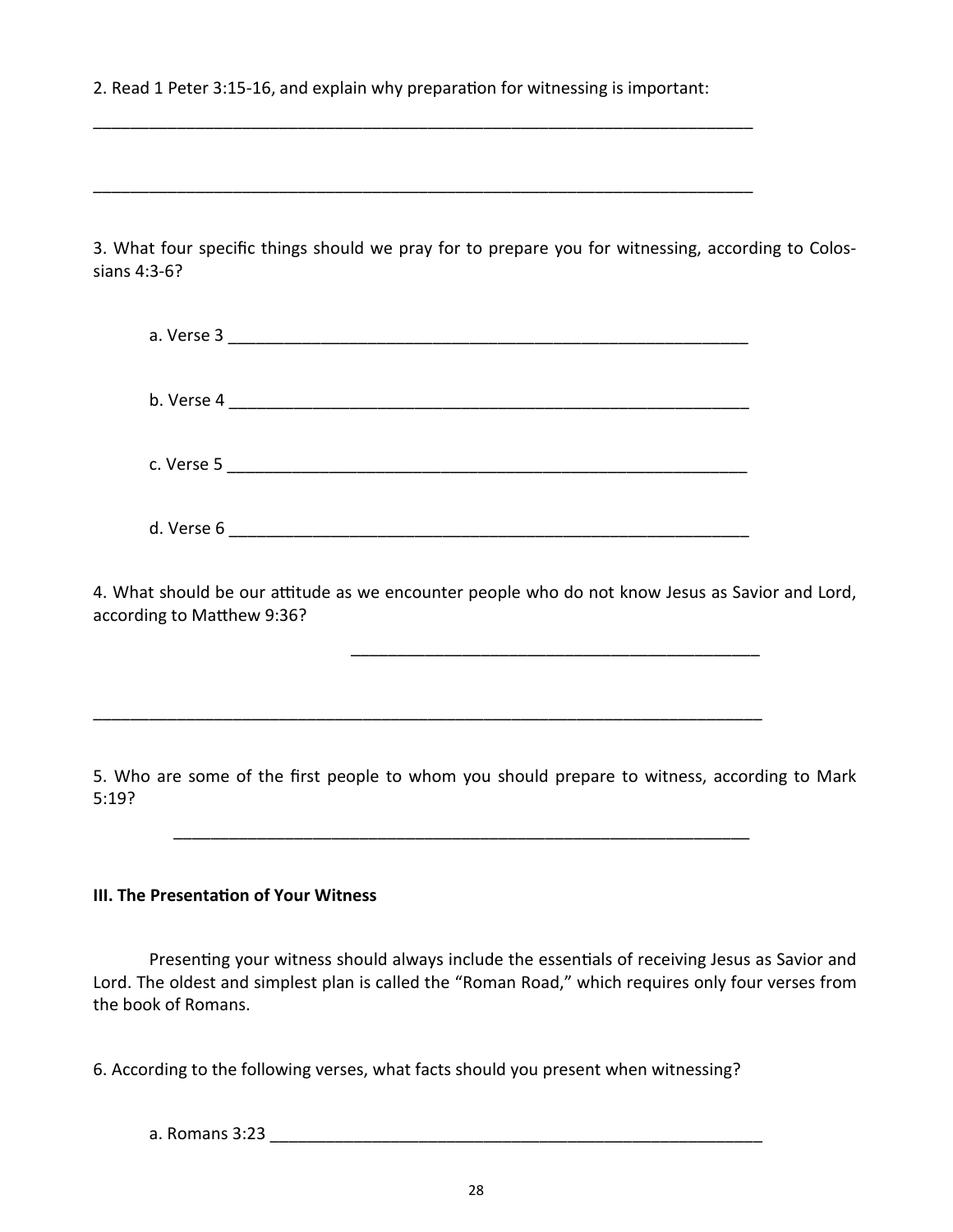| b. Romans 6:23    |
|-------------------|
| c. Romans 5:8     |
| d. Romans 10:9-10 |
|                   |

7. One thing that should always accompany a biblical presentation of the Gospel is a wellprepared personal testimony. In order to be prepared to share your verbal testimony, consider the following:

#### **BC Experience:**

What was your life and attitude like before you received Christ?

#### **Transformation / Conversion Experience:**

How did you realize your need for Christ? (Was it at a revival, regular church, elsewhere?) What did you ask Christ to do & how did you do it?

#### **AD Experience:**

What is your life and attitude like after receiving Christ?

After the verbal witness,

#### **GIVE THEM A CHANCE TO RECIEVE CHRIST AS THEIR SAVIOR!**

This is *THE* reason we witness, so that others can receive salvation in Jesus Christ. You may have to assist them in the prayer, but remember, they must confess with **their** lips that Jesus Christ is Lord.



**MEMORY VERSE:** Matthew 28:19-20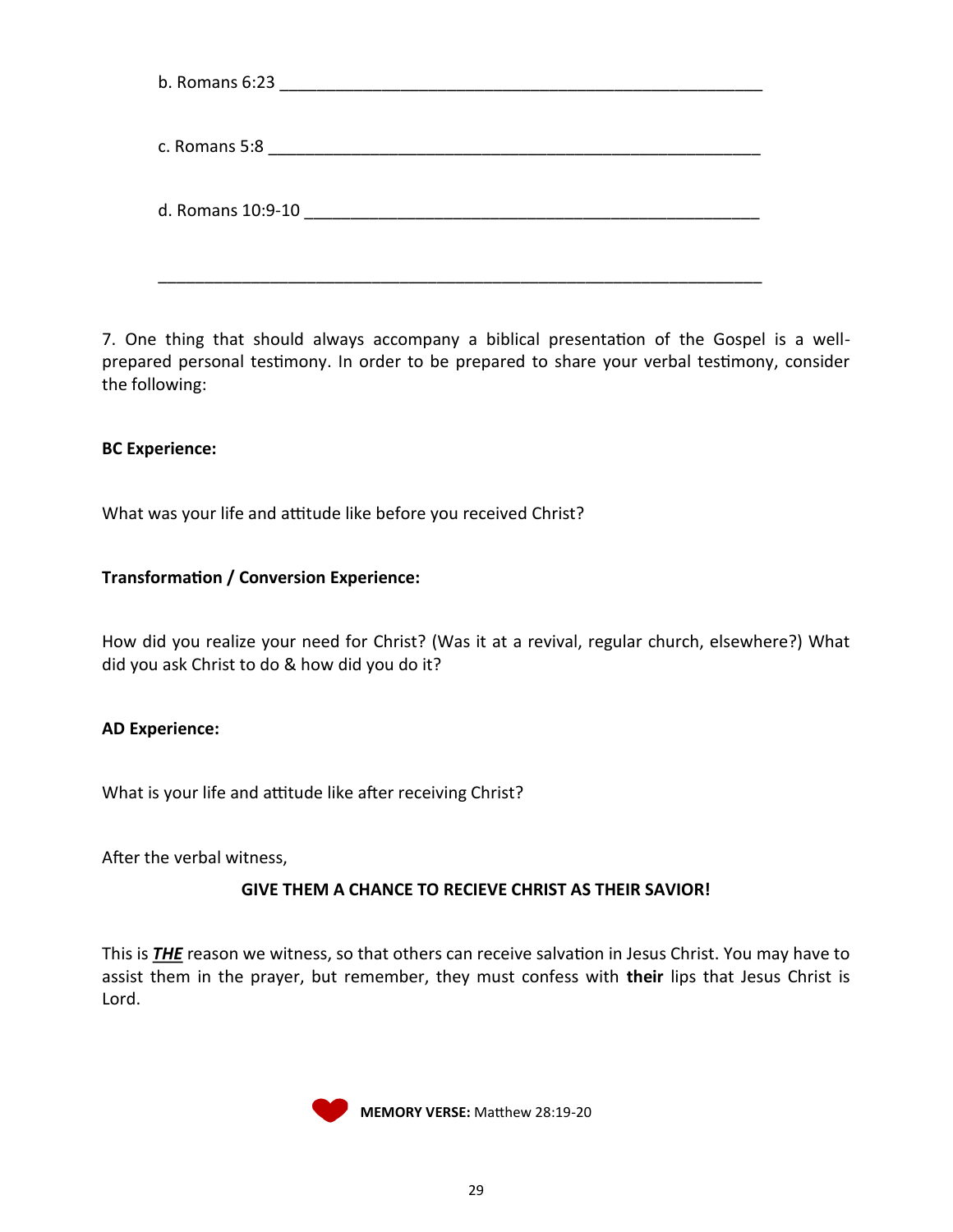#### **Matthew 9:36**

 But when He saw the multitudes, He was moved with compassion for them, because they were weary and scattered, like sheep having no shepherd.

#### **Matthew 28:19-20**

 Go therefore and make disciples of all the nations, baptizing them in the name of the Father and of the Son and of the Holy Spirit, [20] teaching them to observe all things that I have commanded you; and lo, I am with you always, even to the end of the age." Amen.

#### **Mark 5:19**

 However, Jesus did not permit him, but said to him, "Go home to your friends, and tell them what great things the Lord has done for you, and how He has had compassion on you."

#### **John 4:35-36**

 Do you not say, 'There are still four months and then comes the harvest'? Behold, I say to you, lift up your eyes and look at the fields, for they are already white for harvest! [36] And he who reaps receives wages, and gathers fruit for eternal life, that both he who sows and he who reaps may rejoice together.

#### **John 15:16**

 You did not choose Me, but I chose you and appointed you that you should go and bear fruit, and that your fruit should remain, that whatever you ask the Father in My name He may give you.

#### **Romans 3:23**

for all have sinned and fall short of the glory of God,

#### **Romans 5:8**

But God demonstrates His own love toward us, in that while we were still sinners, Christ died for us.

#### **Romans 6:23**

For the wages of sin is death, but the gift of God is eternal life in Christ Jesus our Lord.

#### **Romans 10:9-10**

 that if you confess with your mouth the Lord Jesus and believe in your heart that God has raised Him from the dead, you will be saved. [10] For with the heart one believes unto righteousness, and with the mouth confession is made unto salvation.

#### **Col. 4:3-6**

 meanwhile praying also for us, that God would open to us a door for the word, to speak the mystery of Christ, for which I am also in chains, [4] that I may make it manifest, as I ought to speak. [5] Walk in wisdom toward those who are outside, redeeming the time. [6] Let your speech always be with grace, seasoned with salt, that you may know how you ought to answer each one.

#### **1 Thes. 2:10-12**

 You are witnesses, and God also, how devoutly and justly and blamelessly we behaved ourselves among you who believe; [11] as you know how we exhorted, and comforted, and charged every one of you, as a father does his own children, [12] that you would walk worthy of God who calls you into His own kingdom and glory.

#### **1 Peter 3:15-16**

 But sanctify the Lord God in your hearts, and always be ready to give a defense to everyone who asks you a reason for the hope that is in you, with meekness and fear; [16] having a good conscience, that when they defame you as evildoers, those who revile your good conduct in Christ may be ashamed.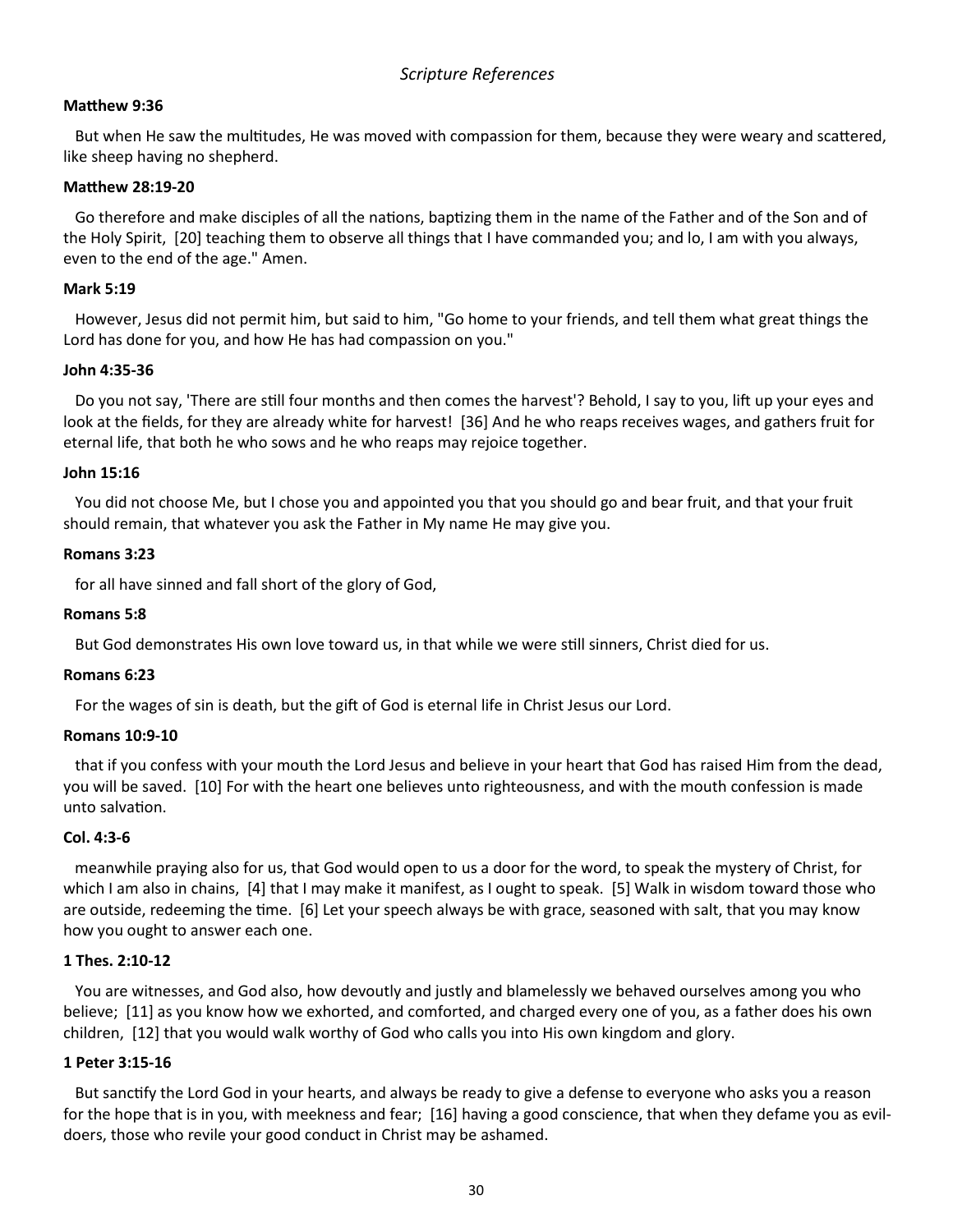## **Ezekiel 11:19 (NKJV)**

Then I will give them one heart, and I will put a new spirit within them, and take the stony heart out of their flesh, and give them a heart of flesh,

Some of the materials, subtitles and quotes are borrowed with permission from the Journey Series of Tommy C. Higle ministries.

Bible Translations are taken from the KJV and NKJV